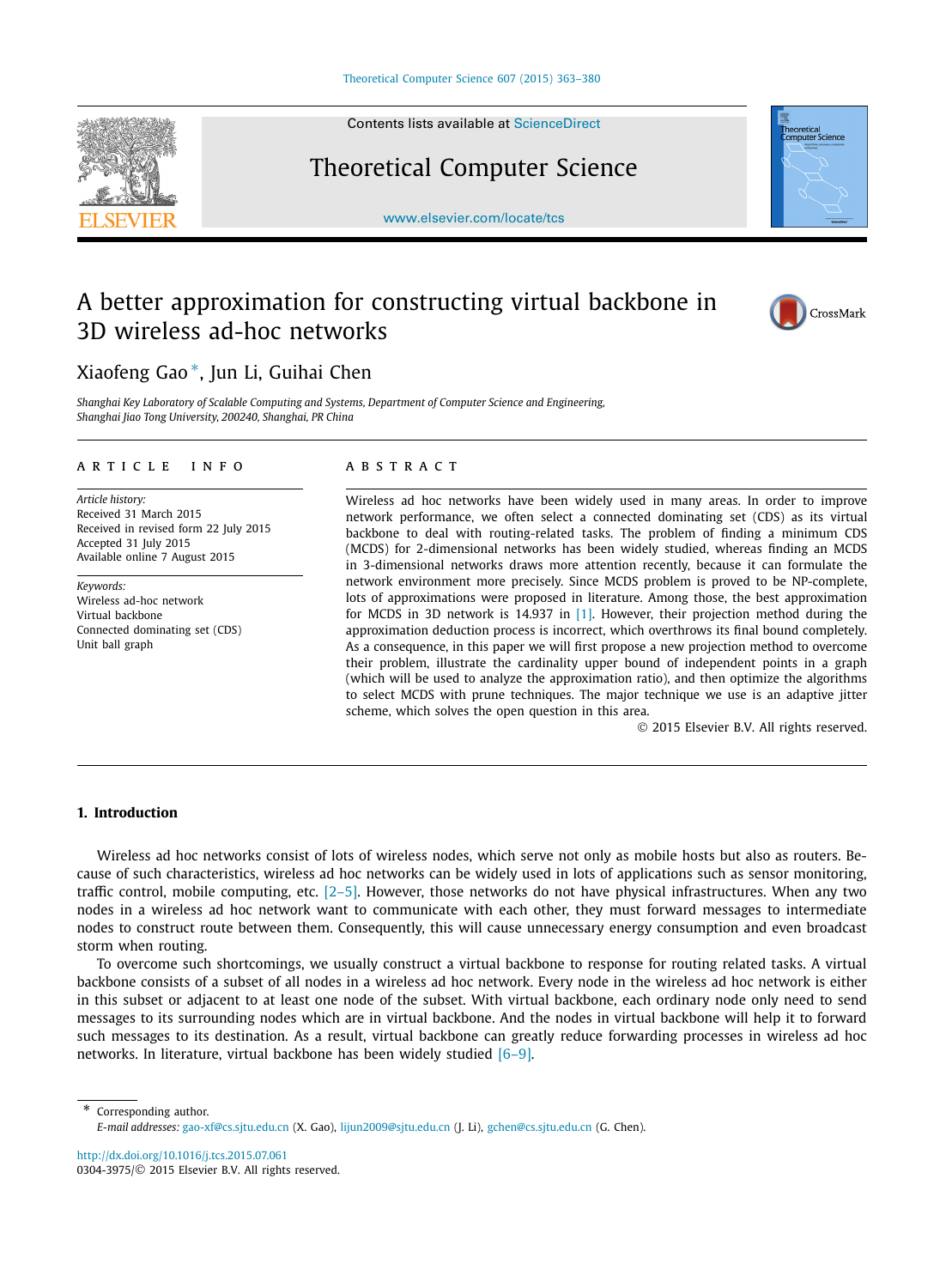For any given wireless ad hoc network, we can represent it by an undirected graph  $G = (V, E)$  as follows: any vertex  $v \in V$  corresponds to a node in the original network, while any edge  $(u, v) \in E$  represents that the nodes corresponding to vertices *u* and *v* can communicate with each other. Moreover, it is widely accepted that a connected dominating set (CDS) of the given graph is often the first choice to construct a virtual backbone for the corresponding wireless ad hoc network [\[10,11\].](#page-17-0) A CDS is defined to be a subset of *V* in a given graph  $G = (V, E)$ , such that every vertex of *V* is either in this subset or adjacent to a vertex in this subset and this subset can induce a connected subgraph.

Most literature discussed CDS in two-dimensional space, and use a unit disk graph (UDG) to model the network. However, such model cannot precisely describe the non-flat area such as mountainous region [\[12\]](#page-17-0) or underwater environment [\[13\].](#page-17-0) Correspondingly, we can use a unit ball graph (UBG) to model such a network in 3-dimensional space. In a UBG  $G = (V, E)$ , any two vertices are adjacent (or connected) if and only if the Euclidean distance between them is at most 1.

Since UBG can formulate a network environment more precisely than UDG, CDS in UBG can represent more applications than that in UDG. For instance, Wang et al. [\[14\]](#page-17-0) constructed 3D landmark maps with vision data extracted from camera images, and then used 3D-CDS to improve data association in application of simultaneous localization and mapping (SLAM). Yang [\[15\]](#page-17-0) implemented 3D-CDS as clusters to find an optimal topology control strategy in 3D wireless sensor networks. In all, it is significant to design fast algorithms for selecting an appropriate CDS set from a given network and analyze their performance. Typically, a CDS with minimum cardinality is the most efficient choice for practical use, and we refer it as MCDS.

Finding a minimum CDS (MCDS) is a well-known NP-complete problem, and lots of approximation algorithms were proposed during last decade. Those algorithms often include two phases. Firstly, they choose a maximal independent set (MIS) from *G*. Second, they add some extra nodes from *G* to connect this MIS, usually by Steiner trees. An MIS in a graph  $G = (V, E)$  is a subset  $M \subseteq V$  such that any two vertices from M are not connected and we cannot add another vertex from *M*\*V* to form a bigger MIS. Easy to see, in UDG or UBG, the distance between any two vertices in *M* should be more than 1.

In 2-dimensional situation, the approximation ratio of such algorithms has been widely studied. Based on the fact that the neighborhood area of any node can contain at most five independent points, Wan et al. [\[16\]](#page-17-0) proposed that  $mis(G)$  <  $4$ mcds $(G)$  + 1. Later, Wu et al. [\[17\]](#page-17-0) improved this ratio to 3.8 by proving that the neighborhood of any two adjacent nodes can contain at most 8 nodes. In [\[18\],](#page-17-0) Gao et al. showed the bound can be at most 3.453 and Li et al. improved the ratio into 3.4305 in [\[19\].](#page-17-0) Recently, Du et al. [\[20\]](#page-17-0) showed that  $mis(G) \leq 3.399mcds(G) + 4.874$ , which is the best result up to now.

To analyze the performance of those approximations, we need to decompose the algorithm selection and compare each part separately to an optimal solution. If *alg(G)* is the size of selected MCDS by those algorithms, then the approximation ratio of these algorithms can be calculated by

$$
\frac{alg(G)}{mcds(G)} = \frac{mis(G)}{mcds(G)} + \frac{connector(G)}{mcds(G)},
$$

where  $mis(G)$  is the size of MIS the algorithm selected, *connector*( $G$ ) is the number of nodes used to connect such MIS, and *mcds(G)* is the size of an optimal MCDS. Generally, *connector(G)* highly depends on the value of *mis(G)*. Thus, the ratio  $mis(G)/mcds(G)$  plays an important role when analyzing the performance of those approximations.

An interesting geometric property between an MIS and a MCDS will be helpful for us to calculate *mis(G)/mcds(G)*. For example, in UDG, if we shrink the radius of a disk from 1 to 0.5 for any vertices in the graph (denoted as small disks), and enlarge the radius of a disk from 1 to 1.5 for any vertices in an optimal MCDS (denoted as large disks), then any small disks will locate in the region formed by the union of MCDS large disks, and any two disks formed by two independent vertices will not intersect with each other. [Fig. 1](#page-2-0) shows such a scenario, where the red points denote a vertex in MCDS and blue points denote independent vertices. Hence, we can apply disk packing, namely how many disks with radius 0.5 the dominating areas of an MCDS can contain, to estimate the ratio of *mis(G)/mcds(G)*.

Although finding a minimum CDS in UBG is very similar as in UDG, the approximation analysis for UBG is much harder since the geometric properties in UBG are more complicated to analyze than in UDG. In UDG, the problem of "how many disks of the same size can a disk touch" is a foundation for disk packing [\[18–20\].](#page-17-0) Easy to see, when a disk touch two disks of the same size, the angle of those two touched disks to this touching disk is at least  $\pi/3$ . Therefore, we can easily figure out that a disk can touch  $\frac{2\pi}{\pi/3} = 6$  disks of the same size. However, when it comes to three-dimension, the corresponding discussion is not that easy. In UBG, we can use the same ideas in UDG and replace those disks with corresponding spheres. Then, we can use sphere packing to estimate the ratio of  $mis(G)/mcds(G)$  in UBG. Similarly, we should first solve the corresponding extended problem, "how many spheres of the same size can a sphere touch", which is well known as Gregory–Newton problem. However, this problem is so difficult that it has been a puzzle in literature until 1953 [\[21\].](#page-17-0)

To the best of our knowledge, few papers studied the approximation ratio for MCDS problem in UBG. In the earlier stage, Hansen et al. [\[22\]](#page-17-0) discussed the expected size of a CDS in a random UBG and compared the performance of existing algorithms. Later, Butenko and Ursulenko [\[23\]](#page-17-0) proved that the ratio of *mis(G)/mcds(G)* in UBG is at most 11 by using the well-known fact that a sphere can touch at most twelve spheres of the same size, which induced an approximation ratio of 22 for MCDS in UBG. Zhong et al. [\[24\]](#page-17-0) claimed that such ratio could be reduced to 16. However, Kim et al. [\[1\]](#page-16-0) pointed out and proved that both the algorithm and approximation analysis in [\[24\]](#page-17-0) have problems. Zou et al. [\[25\]](#page-17-0) further reduced this ratio to  $13 + \ln 10$ . Recently, Kim et al. [\[1\]](#page-16-0) referred the idea in [\[17\]](#page-17-0) and tried to answer how many independent points can be contained in two adjacent unit balls. Finally, they improved the ratio of *mis(G)/mcds(G)* into 10.917 by showing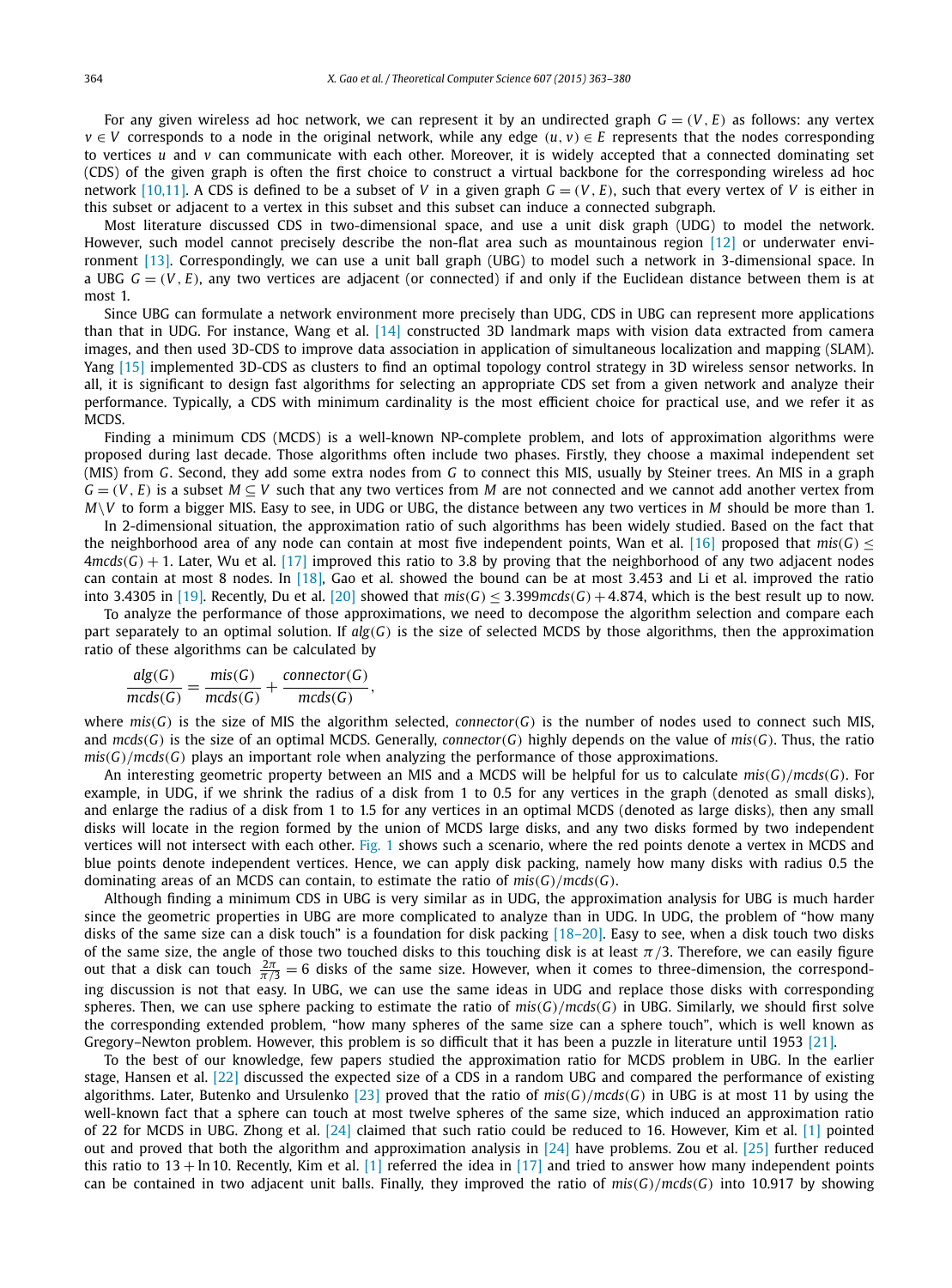<span id="page-2-0"></span>

**Fig. 1.** An example to show disk packing.

that there are at most 22 independent points in two adjacent unit balls, and finally got an approximation ratio of MCDS as 14.937, which is the best result up to now.

However, after careful investigation, we find that during the deduction process in [\[1\],](#page-16-0) one of the intermediate assertion is incorrect, which overthrows the final result completely. The main technique they implemented in their proof is a projection method to the ball surface and then applying some famous graph theories, and the problem comes under some scenarios when the projection result cannot guarantee the distance lower bound of two independent points. Researchers later found that designing a projection method to guarantee the distance lower bound is not an easy step, and it remains an open question in recent years [\[26\].](#page-17-0) As a consequence, in this paper we will first introduce a new projection method to guarantee the distance bound, and then illustrate the bound of  $mis(G)/mcds(G)$  with some new analyzing techniques. Since the mistake in [\[1\]](#page-16-0) only influences the analysis of the approximation ratio  $mis(G)/mcds(G)$ , the algorithms and analysis in the MIS connecting part in [\[1\]](#page-16-0) remain to be correct. Thus we will adopt those correct parts to solve the MCDS problem completely. At the end of this paper, we will further optimize the algorithms for MCDS selection in [\[1\]](#page-16-0) with prune process and validate the efficiency of our design by numerical experiments.

The rest of the paper is organized as follows: Section 2 illustrates the problem in  $[1]$  with counter examples. Section [3](#page-4-0) introduces our new projection method to analyze the ratio of  $mis(G)/mcds(G)$ . Section [4](#page-14-0) discusses how to improve MCDS algorithm while Section [5](#page-15-0) exhibits the simulation results with different parameter settings. Finally, Section [6](#page-16-0) summarizes this paper.

#### **2. Independent points in two adjacent unit balls**

In [\[17\],](#page-17-0) Wu et al. first proved that the neighborhood of any two adjacent nodes can contain at most 8 nodes in UDG. Based on this fact, they then use mathematical induction to improve the ratio  $mis(G)/mcds(G)$  to 3.8. Similar with the analy-sis in [\[17\],](#page-17-0) once we have the answer of "two-ball problem", we can deduce a better upper bound for the ratio  $mis(G)/mcds(G)$ and reduce the overall approximation ratio. *Two-ball problem* means the problem of "how many independent points can be contained in two adjacent unit balls". Here two adjacent unit balls mean the Euclidean distance between two balls with unit radius is at most 1, while any two points are called independent points if and only if their Euclidean distance is at least 1.

Actually, what Kim et al. did in [\[1\]](#page-16-0) follows this idea. However, their method have an unavoidable error. In Subsection 2.1 we will review their method to prove two-ball problem, and then in Subsection [2.2](#page-3-0) we will precisely point out where their problem lies and provide a counter example to validate our claim.

#### *2.1. Review Kim's method in [\[1\]](#page-16-0)*

In [\[1\],](#page-16-0) Kim et al. referred the idea in [\[17\]](#page-17-0) and improved the ratio of  $mis(G)/mcds(G)$  into 10.917 by showing that there are at most 22 independent points in two adjacent unit balls. Their answer to the two-ball problem is the most important contribution in their paper. In order to solve the two-ball problem, Kim et al. extended the approach for solving the famous Gregory–Newton problem [\[21\].](#page-17-0) They considered two adjacent unit balls, say,  $B_1$  and  $B_2$  with centers  $u_1$  and  $u_2$ . To get an upper bound of MIS in these two adjacent balls, they assumed that the Euclidean distance between  $u_1$  and  $u_2$  is equal to 1, since the total volume of  $B_1 \cap B_2$  is larger when the distance between these two adjacent nodes increases, and consequently more independent nodes can be contained in *B*<sub>1</sub> ∩ *B*<sub>2</sub>. They then divided all the independent nodes into two categories: the nodes located in  $(B_1 \cup B_2) \setminus (B_1 \cap B_2)$  and the nodes in  $B_1 \cap B_2$ . They mainly focused on the former part and claimed that the size of MIS in this region is at most 20 with a special "projection" method.

Their projection method is a mapping rule to project all the independent nodes in  $(B_1 \cup B_2) \setminus (B_1 \cap B_2)$  to the surface of *B*<sub>1</sub> ∪ *B*<sub>2</sub>. The detailed description can be shown as follows: For each independent node *v*, if *v* ∈ *B*<sub>1</sub>\*B*<sub>2</sub> (respectively, *B*<sub>2</sub>\*B*<sub>1</sub>), then draw a radial from  $u_1$  (respectively,  $u_2$ ) going through *v*, and intersect the outer surface of  $B_1$  (denoted by  $Sur(B_1)$ ,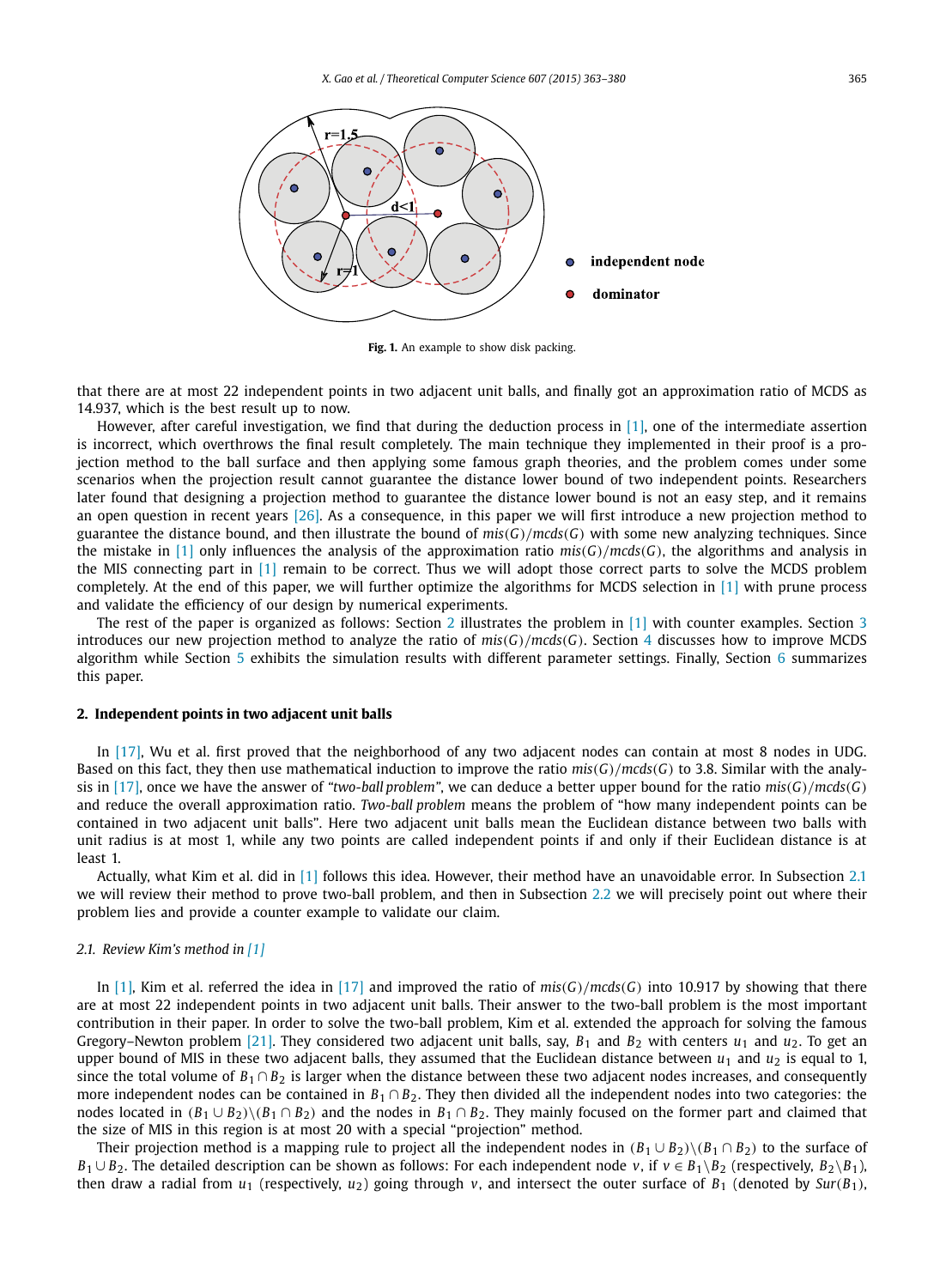<span id="page-3-0"></span>

**Fig. 2.** An example to show  $d(P_1, P_2) < 1$ .



**Fig. 3.** A counter example in 2D.

and respectively *Sur*( $B_2$ )) at point *P*. By this mapping rule, they got the projection points set  $\{P_1, P_2, \dots, P_t\}$ , where *t* is the size of MIS in  $(B_1 \cup B_2) \setminus (B_1 \cap B_2)$ .

Next, for any two points  $P_i$  and  $P_j$ , if their Euclidean distance (denoted by  $d(P_i, P_j)$ ) is between 1 and 3 arccos(1/7) $\pi$ , they made a curve from  $P_i$  to  $P_j$  on  $Sur(B_1 \cup B_2)$  in the specified way as shown in Section 3.2.1 in [\[1\].](#page-16-0) These curves partition *Sur*( $B_1 \cup B_2$ ) into some tiny faces. By analyzing the lower bounds of those faces' areas and using Euler's formula, they proved that  $t \le 20$ . Combined with the fact that a unit ball can pack at most 12 independent nodes [\[21\],](#page-17-0) they finally concluded that the number of MIS in the union of two adjacent unit balls is at most 22.

### *2.2. The problem of Kim's method with counter examples*

After careful investigation, we find that in Section 3.2 of  $[1]$ , one of the intermediate assertion is incorrect, which overthrows the final result completely. This assertion says:

"According to their mapping rule, on  $Sur(B_1 \cup B_2)$ , for any  $P_i$  and  $P_j$ ,  $d(P_i, P_j) > 1$ ."

The assertion is a foundation of their work. With this assertion, they could conclude that no two curves on  $Sur(B_1 \cup B_2)$  can intersect, which is a declaration to guarantee the correctness of the lower bound for the tiny faces' areas on  $Sur(B_1 \cup B_2)$ .

However, although in many cases this assertion seems correct, it is not valid for every possible scenario. Let us provide an example to show why it is incorrect. In this example,  $v_1$  and  $v_2$  are two independent nodes located in two different balls and their projection points are  $P_1$  and  $P_2$  respectively, as Fig. 2 shows. Specially, we can let  $v_1$ ,  $v_2$ ,  $u_1$  and  $u_2$  locate in a same plane. Moreover, we set  $\theta_1 + \theta_2 \leq \pi$ , where  $\theta_1, \theta_2$  denote  $\angle v_1u_1u_2$  and  $\angle v_2u_2u_1$  respectively.

Now we prove that  $d(P_1, P_2) \le 1$  in this situation. Since all points in this case are on a same plane, we can convert this case as a 2D plane in Fig. 3. Consider  $\Delta P_1 M P_2$  in Fig. 3, by the Law of Cosines, we have

$$
d^{2}(P_{1}, P_{2}) = d^{2}(P_{1}, M) + d^{2}(M, P_{2}) - 2d(P_{1}, M)d(M, P_{2}) \cos \angle P_{1}MP_{2}.
$$

From Fig. 3, we find that

$$
\angle P_1MP_2 = \angle T_1MT_2 + \angle T_1MP_1 + \angle T_2MP_2
$$
, where  $\angle u_1MT_1 = \angle u_2MT_2 = \pi/2$ .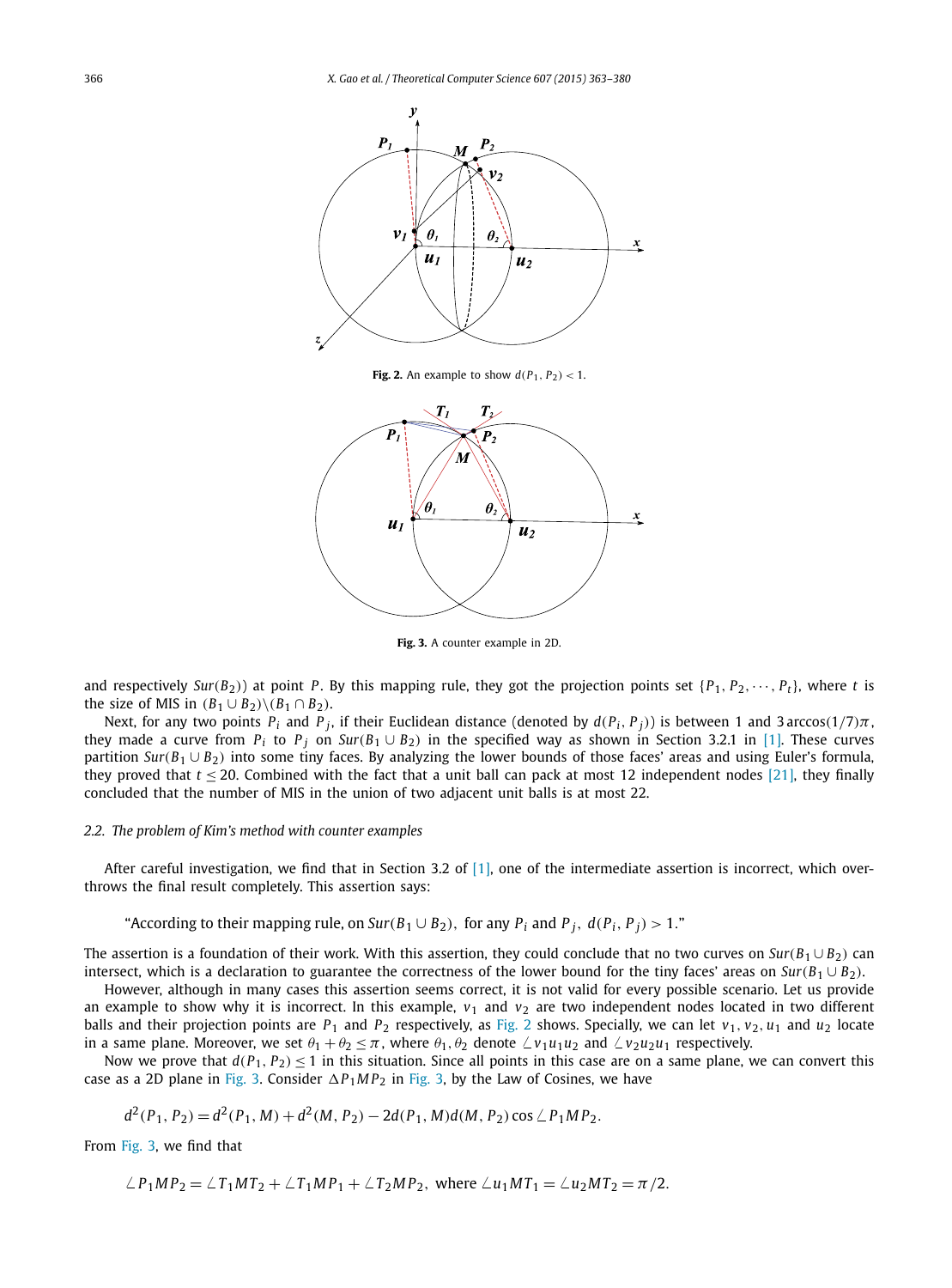<span id="page-4-0"></span>**Table 1** Notations and symbols.

| Notation          | Description                                                                                           |
|-------------------|-------------------------------------------------------------------------------------------------------|
| d(P, Q)           | The Euclidean distance between P and Q                                                                |
| PO                | The spherical distance between $P$ and $Q$ on a ball or the arc distance on a disk                    |
| $u_1$ and $u_2$   | Two "constant" dominator nodes in this section, and $d(u_1, u_2) = 1$                                 |
| $B_1$ and $B_2$   | Two adjacent unit balls with centers $u_1$ and $u_2$                                                  |
| Sur(B)            | The outer surface of a geometric object B                                                             |
| disk(v)           | The unit disk with center v                                                                           |
|                   | The intersection of the perpendicular bisector plane of segment $u_1u_2$ with $Sur(B_1 \cup B_2)$     |
| direct projection | The mapping rule in $[1]$ (as mentioned in Section 2.1)                                               |
| dpp(v)            | The direct projection point of $\nu$                                                                  |
| principal plane   | For any vertex v, the plane going through point v, $u_1$ and $u_2$ is called the principal plane of v |
| pp(v)             | The principal plane of $\nu$                                                                          |

Here  $T_1M$  and  $T_2M$  are tangent lines to disk( $u_1$ ) and disk( $u_2$ ) respectively (disk(u) is the cycle centered at u with radius 1). According to Alternate Segment Theorem,

 $\angle T_1MP_1 = \angle P_1u_1M/2, \angle T_2MP_2 = \angle P_2u_2M/2.$ 

Therefore,  $\angle P_1MP_2 = (\theta_1 + \theta_2)/2 + \pi/3$ . Also, it is easy to get  $\angle P_1u_1M = \theta_1 - \pi/3$ . Then,

$$
d(P_1, M) = 2\sin(\theta_1/2 - \pi/6), d(P_2, M) = 2\sin(\theta_2/2 - \pi/6).
$$

Hence, the Euclidean distance between  $P_1$  and  $P_2$  is:

$$
d^{2}(P_{1}, P_{2}) = 4\cos^{2}(\frac{\theta_{1} + \theta_{2}}{2}) - 4\cos(\frac{\theta_{1} + \theta_{2}}{2})\cos(\frac{\theta_{1} - \theta_{2}}{2}) + 1.
$$

Since  $\theta_1 + \theta_2 \leq \pi$  in this case,  $0 \leq \cos(\frac{\theta_1 + \theta_2}{2}) \leq \cos(\frac{\theta_1 - \theta_2}{2})$ . Therefore,  $d^2(P_1, P_2) \leq 1$ , which is a counter example for Kim's assertion.

Actually, we can also get a lower bound for  $d(P_1, P_2)$  when  $v_1$  and  $v_2$  move to points  $u_1$  and M respectively. In that case,  $d(P_1, P_2)$  is equal to  $2\sin(\pi/12) \approx 0.5176$ , which is far less than 1.

Correspondingly, if we cannot ensure the distance between any two projection vertices  $P_i$  and  $P_j$  is always larger than 1, then the two diagonals of the quadrilateral formed by four projection points can be both smaller than 3 arccos $(1/7)/\pi$ . In that case, the two diagonal curves will intersect. Hence, the correctness of the work in [\[1\]](#page-16-0) meets great difficulty.

#### **3. A new projection method**

According to the discussion in Subsection [2.2,](#page-3-0) we have to guarantee  $d(P'_1, P'_2) \ge 1$  for any pair of independent points on the surface of two adjacent unit balls if we hope to achieve an approximation ratio of 10.917. In this section we introduce a new projection method to overcome Kim's flaw. The main idea of our method is an adaptive jitter scheme in the projection process when we map the independent nodes in  $(B_1 \cup B_2) \setminus (B_1 \cap B_2)$  to the surface of  $B_1 \cup B_2$ .

In detail, we first propose [Lemma 1](#page-5-0) to show that every projection point in  $[1]$  has an available range (and we define it as Effective Projection Region). Arbitrarily moving any two projection points in their Effective Projection Region will not break the condition  $d(P'_1, P'_2) \ge 1$  if the projection points are located in a same ball. The next part of this section is to prove the same property for the case where the projection points are located in different balls. Correspondingly, we formally define our new projection in [Definition 4.](#page-6-0) With this new projection, we have [Theorem 5,](#page-7-0) which is our main observation in this section. To make the proof of [Theorem 5](#page-7-0) better understood, we first discuss the two-dimensional situation as a special case in Subsection [3.1.](#page-7-0) Afterwards, we generalize our conclusion for three-dimensional situation in Subsection [3.2.](#page-10-0) With [Theorem 5,](#page-7-0) we can use our new projection to replace the projection in  $\lfloor 1 \rfloor$  and use the remaining part in  $\lfloor 1 \rfloor$  to correctly achieve an approximation ratio of 10.917 for *mis(G)/mcds(G)*.

Before introducing our new projection, we need to introduce some notations and definitions as Table 1 shows, which are frequently used in the rest of this paper.

In order to apply geometric principle to solve our problem, we allow that the distance between a pair of independent nodes is equal to one, which is also the densest case. (Actually, we will often use this critical distance in the coming parts of analysis.) Also, as discussed before, to get an upper bound of MIS in two adjacent balls, we should make the Euclidean distance between them as large as possible. Thus as Table 1 shows, we set  $d(u_1, u_2) = 1$ .

In most cases, for any two independent nodes  $v_1$ ,  $v_2$  located in  $B_1$  and  $B_2$  respectively, we know that  $d(P_1, P_2)$  is larger than 1, where  $P_1 = dpp(v_1)$  and  $P_2 = dpp(v_2)$ . However, sometimes  $d(P_1, P_2)$  may be also less than 1 as Subsection [2.1](#page-2-0) shows. According to our observation, when  $d(P_1, P_2)$  < 1 occurs, at least one of  $v_1$  and  $v_2$  is much closer to its dominator  $(u_1$  or  $u_2$ ), which can be found from [Fig. 2.](#page-3-0) Without loss of generality, we say the closer node is  $v_1$ . In the unit ball  $B_1$ , we know the size of its MIS is at most 12. But if we want to put all the 12 independent nodes in  $B_1$ , the efficient way is to put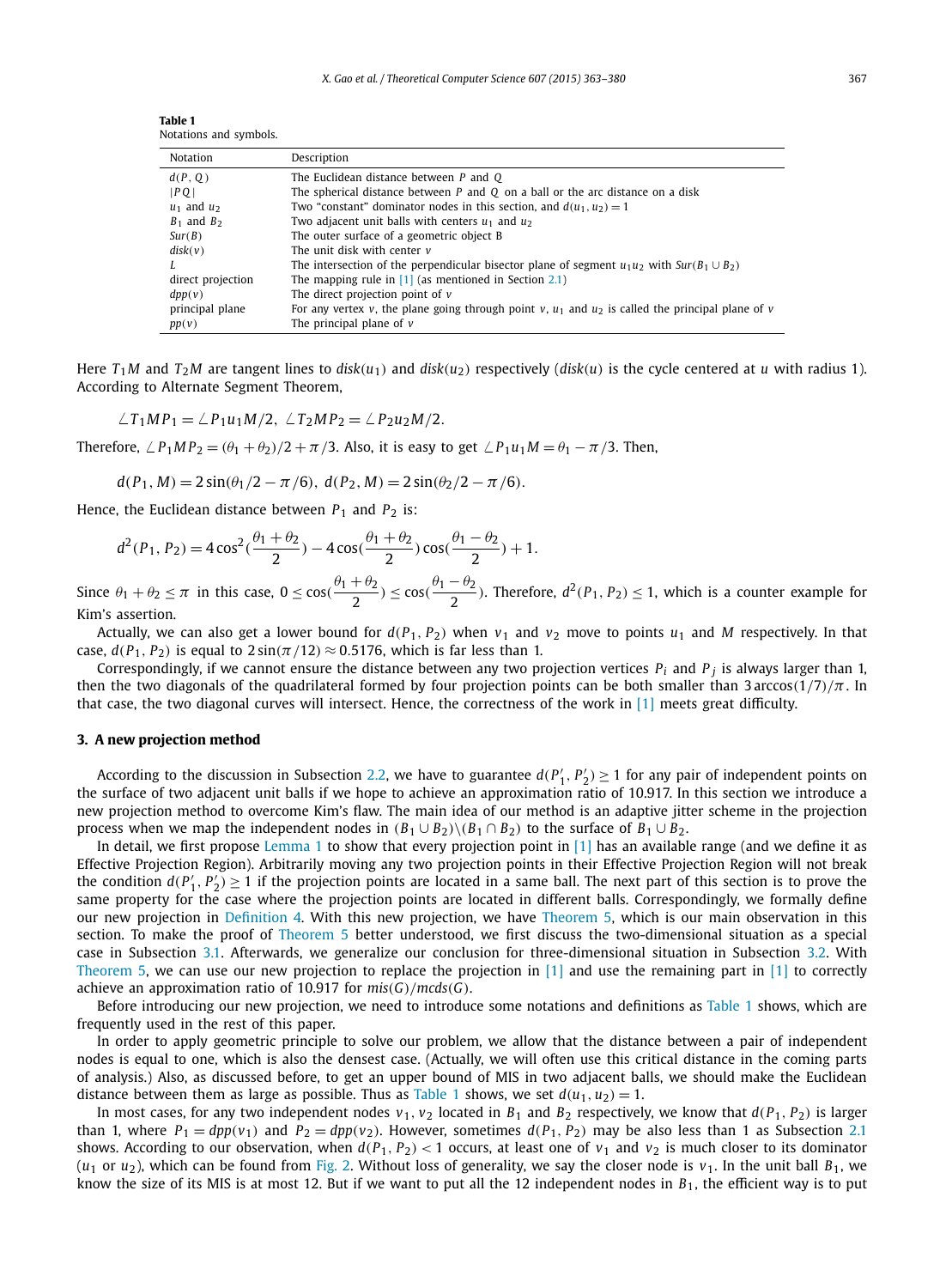<span id="page-5-0"></span>

**Fig. 4.** The new projection of  $P'_1$  and  $P'_2$ .



**Fig. 5.** The projection region when  $r_2 = 1$ .



**Fig. 6.** The projection region when  $r_2 < 1$ .

all of them on *Sur*( $B_1$ ). Consequently, if  $v_1$  is much closer to  $u_1$ , it will greatly affect the total number of MIS in  $B_1$ , and the size of MIS in  $B_1 \cup B_2$  will also be affected. We consider this MIS number decrease as the sacrifice to shorten  $d(P_1, P_2)$ . In order to quantitatively describe and use this property, we provide Lemma 1 as follows.

**Lemma 1.** A unit ball B with center u contains two independent points  $v_1$ ,  $v_2$  and  $d(u, v_1) = r_1$ ,  $d(u, v_2) = r_2$ ,  $dpp(v_1) = P_1$ ,  $dpp(v_2) = P_2$ .  $P'_1$  (respectively,  $P'_2$ ) is an arbitrary point in the cycle region on Sur(B<sub>1</sub>) (respectively, Sur(B<sub>2</sub>)) with center P<sub>1</sub> (respectively, P<sub>2</sub>) and spherical radius  $arccos(r_1/2)-\pi/3$  (respectively,  $arccos(r_2/2)-\pi/3$ ) as Fig. 4 shows. Then  $d(P'_1, P'_2) \geq 1$ .

**Proof.** First, we consider the 2D situation as Figs. 5 and 6 show. In Fig. 5, point  $v_1$  is in disk(*u*).  $M_1$ ,  $M_2$  are intersection points of  $uv_1$ ' perpendicular bisector and *disk*(*u*). Since all independent nodes with  $v_1$  are outside *disk*( $v_1$ ), nodes in *disk*(*u*) which are independent with  $v_1$  cannot locate above line  $M_1M_2$ .

It is easy to know the available region of  $P'_1$  on disk(u) is from  $P'_1$  to  $P'_1$ , where  $|P'_1P_1| = |P_1P'_1| = \arccos(r_1/2) - \pi/3$ (shown in Fig. 5). Further,  $\angle M_2 u v_1 = \arccos(r_1/2)$ . Hence,  $|P_1^r M_2| = \pi/3$  and  $d(P_1^r, M_2) = 1$ . Similarly,  $d(P_1^l, M_1) = 1$ . Based on the location of  $v_2$ , there are two situations to discuss.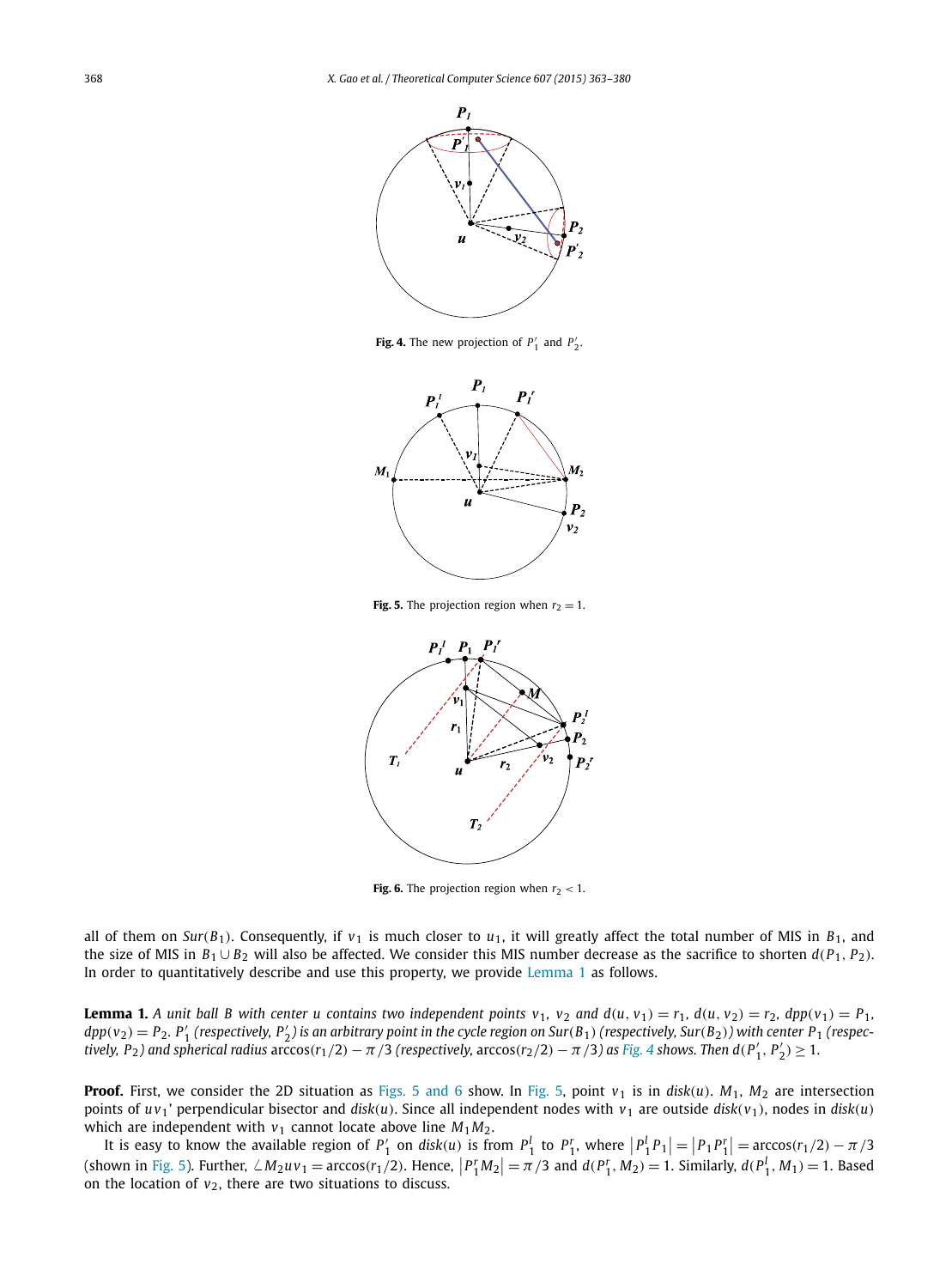<span id="page-6-0"></span>**Case 1**: If  $v_2$  is on the circle of *disk*(*u*), then  $P_2$ ,  $P'_2$  and  $v_2$  are the same point. Since  $v_2$  must locate below  $M_1M_2$  and  $P'_1$ is on the arc between  $P_1^l$  and  $P_1^r$ , it is obvious to conclude that  $d(P_1^l P_2^l) \geq 1$ .

**Case 2:** When  $v_2$  is not on the circle of disk(u) (as [Fig. 6](#page-5-0) shows),  $P'_1$  ( $P'_2$ , respectively) locates between  $P_1^l$  and  $P_1^r$  ( $P_2^l$  and  $P_2^r$ , respectively). Next, we will prove that  $d(P_1', P_2')$  is minimum when  $P_1'$  is at point  $P_1^r$  and  $P_2'$  is at point  $P_2^l$ .

As [Fig. 6](#page-5-0) shows, segment *uM* is the midperpendicular of  $P_1^r P_2^l$ . And lines  $P_1^r T_1$  and  $P_2^l T_2$  are parallel to *uM*. Then, all points in the arc from  $P_1^l$  to  $P_1^r$  and the arc from  $P_2^l$  to  $P_2^r$  are outside the parallel lines  $P_1^rT_1$  and  $P_2^lT_2$ . Therefore,  $d(P'_1, P'_2) \ge d(P_1^r P_2^l)$ . On the other side,  $d(P_1^r P_2^l) \ge 1$  is equivalent to  $|P_1^r P_2^l| \ge \pi/3$ . Combining with Law of Cosines, we have

$$
\left| P_1^r P_2^l \right| = \angle P_1^r P_2^l = \angle P_1 u P_2 - \angle P_1 u P_1^r - \angle P_2 u P_2^l = \arccos\left(\frac{r_1^2 + r_2^2 - 1}{2r_1r_2}\right) - \left[\arccos\left(\frac{r_1}{2}\right) - \pi/3\right] - \left[\arccos\left(\frac{r_2}{2}\right) - \pi/3\right].
$$

When  $r_1$  is fixed, it can be proved that the value of  $\left|P_1^r P_2^l\right|$  decreases when  $r_2$  increases.

Let 
$$
f(r_1, r_2) = \arccos(\frac{r_1^2 + r_2^2 - 1}{2r_1 r_2}) - [\arccos(\frac{r_1}{2}) - \frac{\pi}{3}] - [\arccos(\frac{r_2}{2}) - \frac{\pi}{3}].
$$
 Then,  
\n
$$
\frac{\partial f(r_1, r_2)}{\partial r_2} = \frac{1}{2} \frac{1}{\sqrt{1 - (\frac{r_2}{2})^2}} - \frac{r_2^2 - r_1^2 + 1}{2r_2^2 r_1} \frac{1}{\sqrt{1 - (\frac{r_2^2 + r_1^2 - 1}{2r_2 r_1})^2}} = \frac{1}{2} \frac{1}{\sqrt{1 - (\frac{r_2}{2})^2}} - \frac{r_2^2 - r_1^2 + 1}{2r_2^2} \frac{1}{\sqrt{r_1^2 - (\frac{r_2^2 + r_1^2 - 1}{2r_2})^2}}
$$

Since  $r_1 \leq 1$ ,  $\frac{r_2^2 + 1 - r_1^2}{2r_2^2}$  $\geq \frac{1}{2}$ . Moreover,

$$
1 - \left(\frac{r_2}{2}\right)^2 \ge r_1^2 - \left(\frac{r_2^2 + r_1^2 - 1}{2r_2}\right)^2 \Leftrightarrow r_1^2 - 1 \le 2r_2^2.
$$

Obviously,  $r_1^2 - 1 \le 0 \le 2r_2^2$ . Therefore,  $\frac{\partial f(r_2)}{\partial r_2} \le 0$ , which means  $f(r_2)$  decreases with the value of  $r_2$  increases.

Thus, when  $r_2$  equals one,  $\left| P_1^r P_2^l \right|$  will be minimized, which is exactly **Case 1** where  $v_2$  is on the circle of  $disk_1(u)$ . Hence,  $d(P'_1, P'_2) \geq 1.$ 

Similarly, it is easy to extend the 2-dimensional situation to 3-dimensional situation. In this situation, *u*,  $v_1$ ,  $v_2$ ,  $P_1$  and  $P_2$  are in the same plane. In this plane, there also exist a pair of boundary points  $(P_1^r, P_1^l, P_2^l, P_2^r)$  for  $P_1'$  and  $P_2'$  on the big circle going through *u*, *v*<sub>1</sub>, and *v*<sub>2</sub>. We can also draw two planes respectively going through  $P_1^r$  and  $P_2^l$  and make them parallel to the midperpendicular plane of segment  $P_1^rP_2^l$ . It is easy to see that points  $P_1'$  and  $P_2'$  will not locate inside those two parallel planes. Therefore,  $d(P'_1, P'_2) \geq d(P'_1, P'_2) \geq 1$ , which has been proved in 2-dimensional situation.  $\Box$ 

According to [Lemma 1,](#page-5-0) we come up with a new region called "Effective Projection Region" to describe the extra feasible moving space of  $P'_1$  or  $P'_2$ .

**Definition 2** (*Effective projection region*). For node *v* in a unit ball *B*, its direct projection point is *P*. The region on *Sur*(*B*) whose center is point *P* and spherical radius is arccos $(r/2) - \pi/3$  is called *v*'s effective projection region, where *r* is the Euclidean distance between *v* and *B*'s center.

Obviously, in a 3D space, for any two independent nodes  $v_1$  and  $v_2$  in a unit ball *B*, their direct projection points are  $P_1$  and  $P_2$ . According to [Lemma 1,](#page-5-0) if we arbitrarily move  $P_1$  and  $P_2$  along *Sur*(*B*) inside their effective projection regions,  $d(P_1, P_2)$  will always  $\geq 1$ . Next, we will discuss the situation where  $v_1$  and  $v_2$  are in two different balls. Before that, we first define our new projection rule.

**Definition 3** *(Region projection)*. For any independent node  $v$ , its direct projection point is  $P$ , then any point which locates in *v*'s effective projection region is a Region Projection point of *v*.

**Definition 4** (Final projection). For any point v in  $(B_1 \cup B_2) \setminus (B_1 \cap B_2)$ , the pp(v) intersects with L and we assume M is the closer intersection point to *v*. *P* is *v*'s final projection if and only if it satisfies conditions as follows:

1) *P* is a region projection point of *v*.

2)  $P'$  is located on  $pp(v)$ .

*.*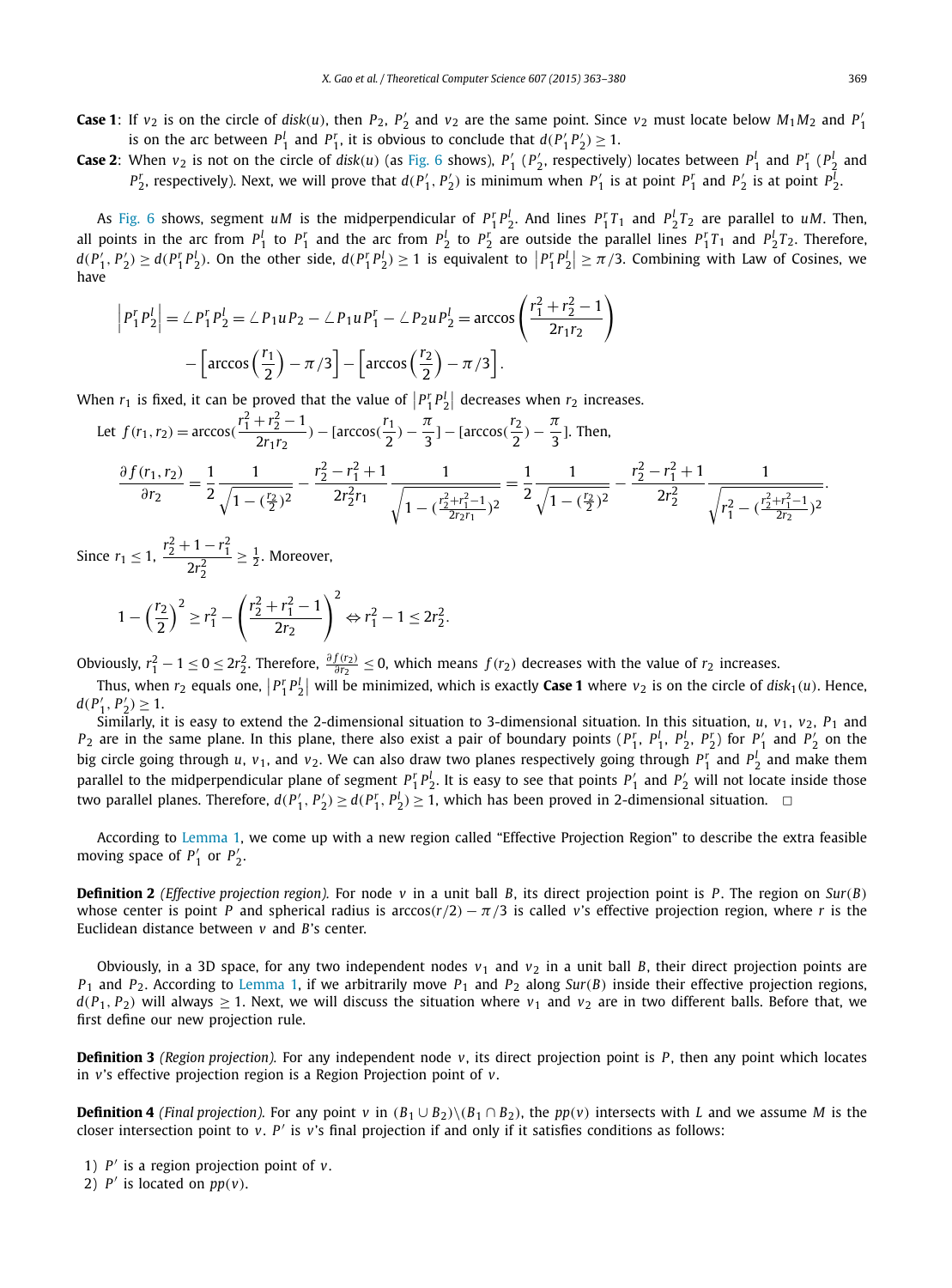<span id="page-7-0"></span>

**Fig. 7.** Discussion in 2-dimensional space.

3) Among all the points satisfying 1) and 2), *P* is the farthest from *M*.

**Theorem 5.** For any two independent nodes  $v_1$  and  $v_2$  in  $(B_1 \cup B_2) \setminus (B_1 \cap B_2)$ , their final projection points are  $P'_1$  and  $P'_2$ . Then,  $d(P'_1, P'_2) \geq 1$ .

Next, we will prove the correctness of Theorem 5. To make it simple, we first discuss the two-dimensional situation as a special case in Subsection 3.1. Afterwards, we generalize our conclusion for three-dimensional situation in Subsection [3.2.](#page-10-0)

By [Lemma 1,](#page-5-0) if  $v_1$  and  $v_2$  are in the same unit ball,  $d(P'_1, P'_2) \ge 1$ . Thus, we only need to consider the situation when  $v_1$ ,  $v_2$  are in different balls. Without loss of generality, let  $v_1$  in  $B_1$  and  $v_2$  in  $B_2$ .

#### *3.1. Proof of Theorem 5 in 2-dimensional space*

When  $u_1v_1$  and  $u_2v_2$  are in the same principal plane, our problem turns into a 2D problem as shown in Fig. 7.

In Fig. 7, P<sub>1</sub> and P<sub>2</sub> denote  $dpp(v_1)$  and  $dpp(v_2)$ ;  $\theta_1$  and  $\theta_2$  denote  $\angle P_1u_1u_2$  and  $\angle P_2u_2u_1$ ;  $r_1$  and  $r_2$  denote  $d(v_1, u_1)$ and  $d(v_2, u_2)$ ;  $\alpha$  and  $\beta$  denote  $|P'_1M|$  and  $|P'_2M|$  respectively. M is the intersection of the common principal plane with L. To simplify our problem, we assume  $d(v_1, v_2) = 1$ .

As we did in Section [2.2,](#page-3-0) we can figure out the expression of  $d(P'_1, P'_2)$ . In  $\Delta P'_1 M P'_2$ , it is easy to figure out that

$$
d(P'_1, M) = 2\sin{\frac{\alpha}{2}}, d(P'_2, M) = 2\sin{\frac{\beta}{2}}, \text{ and } \angle{P'_1}MP'_2 = \frac{2\pi}{3} + \frac{\alpha + \beta}{2},
$$

(with Alternate Segment Theorem). By the Law of Cosines, we have

$$
d^{2}(P'_{1}, P'_{2}) = \left(2\sin\frac{\alpha}{2}\right)^{2} + \left(2\sin\frac{\beta}{2}\right)^{2} - 2\left(2\sin\frac{\alpha}{2}\right)\left(2\sin\frac{\beta}{2}\right)\cos\angle P'_{1}MP'_{2}
$$
  
=  $4\cos^{2}\left(\frac{\alpha+\beta}{2}+\frac{\pi}{3}\right) - 4\cos\left(\frac{\alpha+\beta}{2}+\frac{\pi}{3}\right)\cos\left(\frac{\alpha-\beta}{2}\right) + 1.$  (1)

Let  $x = cos(\frac{\alpha + \beta}{2} + \frac{\pi}{3})$  and  $y = cos(\frac{\alpha - \beta}{2})$ . Construct function  $f(x, y) = 4x^2 - 4yx + 1$ , where  $y \ge 0$ . Easy to see that  $x \le 0 \Rightarrow f(x, y) \ge 1$ . That means  $\alpha + \beta \ge \frac{\pi^2}{3}$ . Moreover,

 $f(x, y) > 1 \Leftrightarrow x < 0$  or  $x > y$ .

If  $x \ge y$ , then  $\cos(\frac{\alpha+\beta}{2}+\frac{\pi}{3}) \ge \cos(\frac{\alpha-\beta}{2}) \ge 0$ . Hence,  $\alpha+\beta \le \frac{\pi}{3}$  $\frac{\pi}{3}$  and  $\frac{\alpha+\beta}{2}+\frac{\pi}{3}\leq \frac{\alpha-\beta}{2} \Rightarrow \beta+\frac{\pi}{3}\leq 0$ , which is impossible. Therefore,  $d(P'_1, P'_2) \ge 1$  is equivalent to  $\alpha + \beta \ge \frac{\pi}{3}$ .

According to [Definition 4,](#page-6-0) we have  $\alpha = \theta_1 + \arccos(r_1/2) - 2\pi/3$ , and  $\beta = \theta_1 + \arccos(r_1/2) - 2\pi/3$ . Thus, our goal is to prove

$$
\theta_1 + \theta_2 + \arccos(\frac{r_1}{2}) + \arccos(\frac{r_2}{2}) \ge \frac{5\pi}{3}.
$$
 (2)

As arccos $(r_1/2) \ge \pi/3$  and arccos $(r_2/2) \ge \pi/3$ , we only need to consider the case where  $\theta_1 + \theta_2 < \pi$ . Based on this, we have [Lemma 6.](#page-8-0)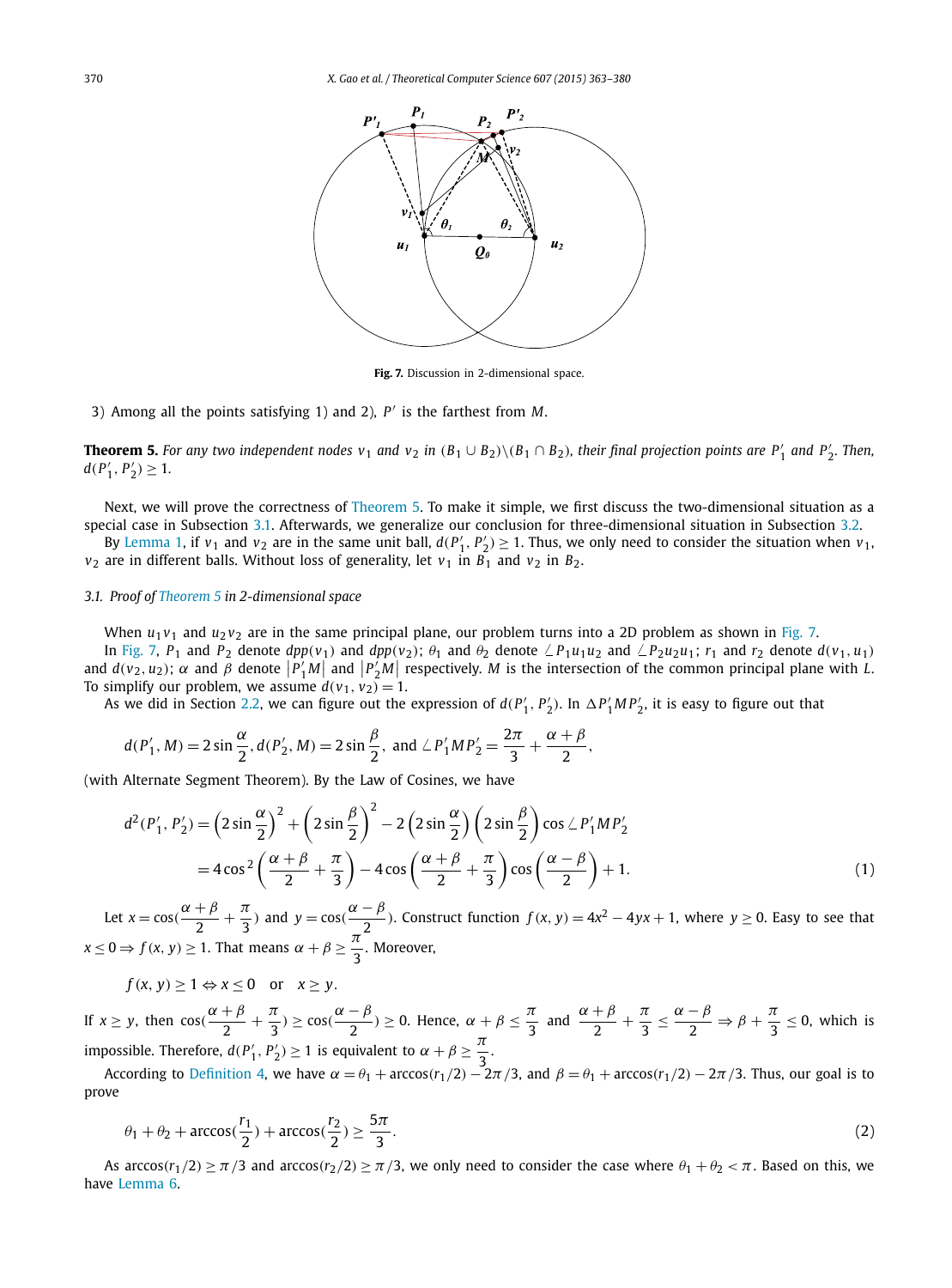<span id="page-8-0"></span>

**Fig. 8.** Proof of  $d(v_1, P_2) \geq 1$ .



**Fig. 9.** The transitive instance.

**Lemma 6.** At least one of  $d(v_1, P_2)$  and  $d(v_2, P_1)$  is equal to or larger than 1.

**Proof.** Since  $d(v_1, v_2) = 1$  and  $\theta_1 + \theta_2 < \pi$ ,  $v_1v_2$  can not be parallel to  $u_1u_2$ . Without loss of generality, assume  $v_1$  is closer to  $u_1u_2$ , as Fig. 8 shows.

Draw a line  $v_1v'_1$ , make it parallel to  $u_1u_2$  and intersect with  $u_2v_2$  on point  $v'_1$ . Since  $\theta_1 + \theta_2 < \pi$ ,  $v_1v'_1 < 1$ , there must exist a point *X* between  $u_2$  and  $v'_1$  such that  $d(v_1, X) = 1$ . Hence,  $\angle v_1 v_2 u_2 < \pi/2$ . Consequently, *d*(*v*<sub>1</sub>*, P*<sub>2</sub>*)* ≥ *d*(*v*<sub>1</sub>*, v*<sub>2</sub>*)* = 1. <del>□</del>

In our problem, the value of  $d(P'_1, P'_2)$  completely depends on parameters:  $r_1, r_2, \theta_1$ , and  $\theta_2$ . Once these four parameters are given, the value of  $d(P'_1, P'_2)$  is completely specified. Therefore, we use  $(r_1, r_2, \theta_1, \theta_2)$  to denote one instance of our problem.

**Lemma 7.** For any fixed instance  $(r_1, r_2, \theta_1, \theta_2)$  with  $d(v_1, v_2) = 1$ , there always exists an instance  $(r'_1, 1, \theta'_1, \theta'_2)$  or  $(1, r'_2, \theta'_1, \theta'_2)$  with  $d(v'_1, v'_2) = 1$  such that  $d(P'_1, P'_2)$  in the former instance is larger than the later one.

**Proof.** To prove this lemma, we need to construct a transformation from the original instance  $(r_1, r_2, \theta_1, \theta_2)$  to the destination instance  $(r'_1, 1, \theta'_1, \theta'_2)$  or  $(1, r'_2, \theta'_1, \theta'_2)$ . According to Lemma 6, we assume that in the original instance  $d(v_1, P_2) \ge 1$ without loss of generality.

Let us consider a transitive instance  $(r_1, 1, \theta_1, \theta_2)$ , as Fig. 9 shows. In this transitive instance,  $v_1^t$  and  $v_2^t$  are the two independent nodes and they locate on  $v_1$  and  $P_2$  respectively. Compared with the original instance, this transitive instance *owns* a same *α* and a smaller *β*. Consequently,  $d(P'_1, P'_2)$  in transitive instance is shorter than the original instance.

Next, we will construct the destination instance from the transitive instance. As [Fig. 10](#page-9-0) shows, we put  $v_2'$  on the point  $v_2'$ .  $disk(v'_2)$  intersects with segments  $u_1P_1$  and  $v_1^t v_2^t$  on  $F_1$  and  $F_2$ . Then we put  $v'_1$  on the arc between  $F_1$  and  $F_2$  and make sure  $v_1'$  locates outside disk(u<sub>2</sub>). It is easy to verify that  $\angle v_1'u_1u_2 \le \angle v_1u_1u_2$  and  $d(v_1', u_1) \ge d(v_1, u_1)$  which results in a smaller *α*. Consequently,  $d(P'_1, P'_2)$  is also smaller.

In conclusion, Lemma 6 follows.  $\Box$ 

Since we want to explore the minimum value of  $d(P'_1, P'_2)$ , we will use  $(r_1, 1, \theta_1, \theta_2)$  with  $d(v_1, v_2) = 1$  to complete our next work.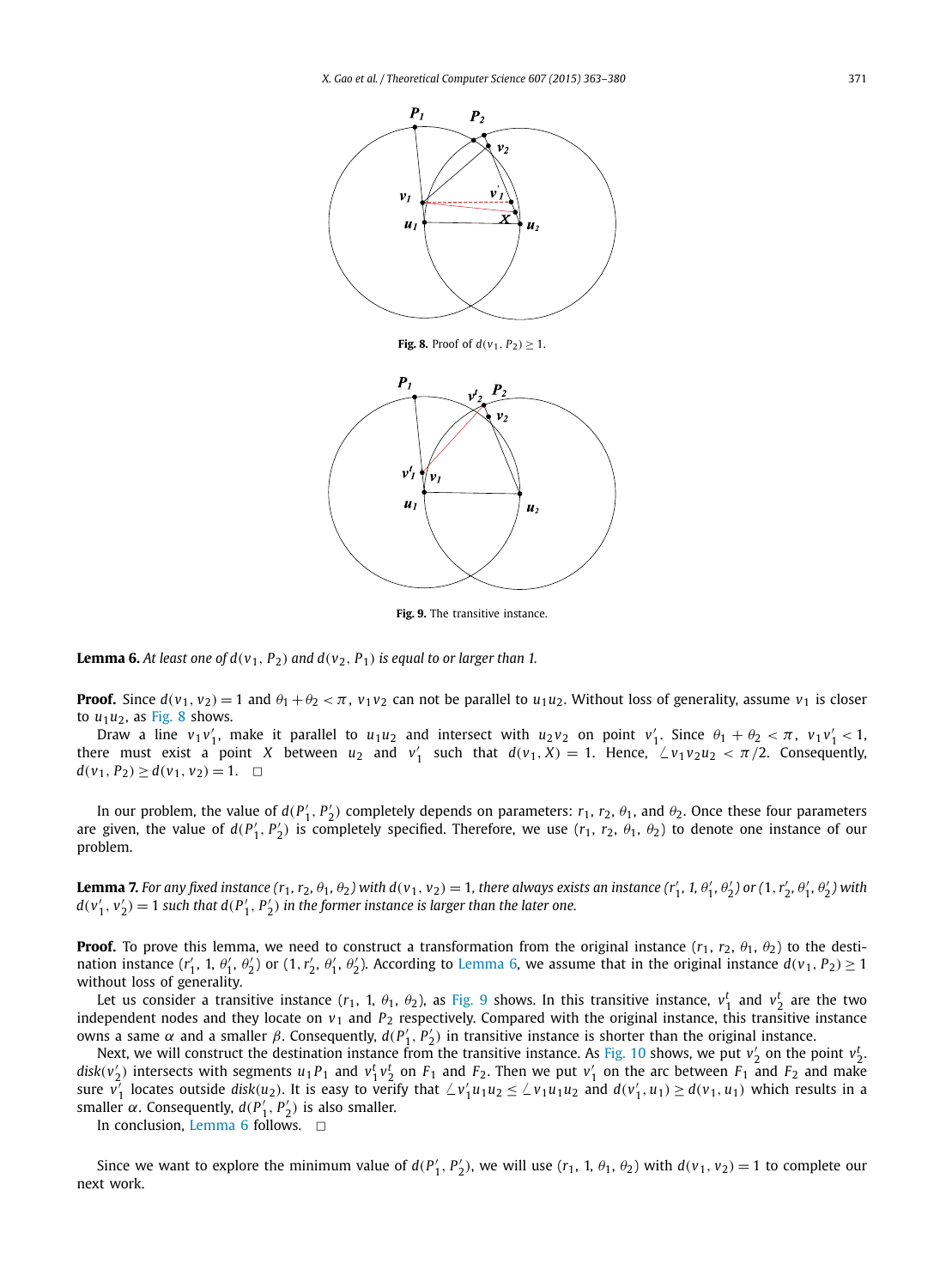<span id="page-9-0"></span>

**Fig. 10.** The construction of destination instance.



Fig. 11. The value of  $r_1$  in 2-dimensional space.

Since  $d(v_1, v_2) = 1$ , we can figure out the relation between  $\theta_1$  and  $r_1$ ,  $\theta_2$ . As Fig. 11 shows, we build a polar coordinates on  $u_1$ . In  $\Delta v_2 u_1 u_2$ , it is easy to figure out that  $d(v_2, u_1) = 2 \sin(\theta_2/2)$ . Then, the coordinates of  $v_1$  and  $v_2$  are  $(\theta_1, r_1)$  and *(π/*2 − *θ*2*/*2*,* 2 sin*(θ*2*/*2*))*. Hence, we have

$$
d^{2}(v_{1}, v_{2}) = r_{1}^{2} + \left(2\sin\frac{\theta_{2}}{2}\right)^{2} - 2r_{1}\left(2\sin\frac{\theta_{2}}{2}\right)\cos\left(\theta_{1} - \frac{\pi - \theta_{2}}{2}\right) = 1
$$
  

$$
\Rightarrow \sin\left(\theta_{1} + \frac{\theta_{2}}{2}\right) = \frac{r_{1}^{2} - 1 + 4\sin^{2}\frac{\theta_{2}}{2}}{4r_{1}\sin\frac{\theta_{2}}{2}}
$$

Since  $\theta_1, \theta_2 \in [\pi/3, 2\pi/3]$ , then  $\theta_1 + \theta_2/2 \ge \pi/2$ . Hence,

$$
\theta_1 = \pi - \frac{\theta_2}{2} - \arcsin\left(\frac{r_1^2 - 1 + 4\sin^2\frac{\theta_2}{2}}{4r_1\sin\frac{\theta_2}{2}}\right). \tag{3}
$$

With Equation (3), the value of  $|P'_1M|$  is a function of  $r_1$  and  $\theta_2$ , and we denote it as  $\alpha(r_1, \theta_2)$ . According to [Definition 4,](#page-6-0) we have

$$
\alpha(r_1, \theta_2) = \pi - \frac{\theta_2}{2} - \arcsin\left(\frac{r_1^2 - 1 + 4\sin^2\frac{\theta_2}{2}}{4r_1\sin\frac{\theta_2}{2}}\right) + \arccos(\frac{r_1}{2}) + \frac{2\pi}{3}.
$$

By analyzing the sign of  $\partial \alpha(r_1, \theta_2)/\partial r_1$ , it can be proved that, when  $\theta_2$  is fixed,  $\alpha(r_1, \theta_2)$  is minimum when  $r_1$  is minimum or maximal. Since all we talk here is a special case of 3-dimensional situation, the detailed proof can be found in [Lemma 10.](#page-11-0) Therefore, what we need to do next is to verify  $d(P'_1, P'_2) \ge 1$  for the two situations where  $r_1$  is minimal and maximal.

**Case 1**: ( $r_1$  is minimal): For this case, we first need to figure out the minimal value of  $r_1$  when  $\theta_2$  is fixed. Considering  $v_1$  locates in  $disk(u_1) \ddot{ }\,$  disk $(u_2)$ , it is obvious that, when  $v_1$  locates on the intersection of  $disk(v_2)$  with  $disk(u_2)$ ,  $r_1$ reaches minimal. Then,  $d(v_1, u_2) = 1$ ,  $\angle v_1 u_2 v_2 = \pi/3$ ,  $\theta_1 = 2\pi/3 - \theta_2/2$  and  $r_1 = 2\cos\theta_1$ . Consequently,  $\theta_1 + \theta_2 + \theta_3$  $\arccos(r_1/2) + \arccos(r_2/2) = 5\pi/3$  which meets inequality [\(2\).](#page-7-0) Hence, in this case,  $d(P'_1, P'_2) \ge 1$ .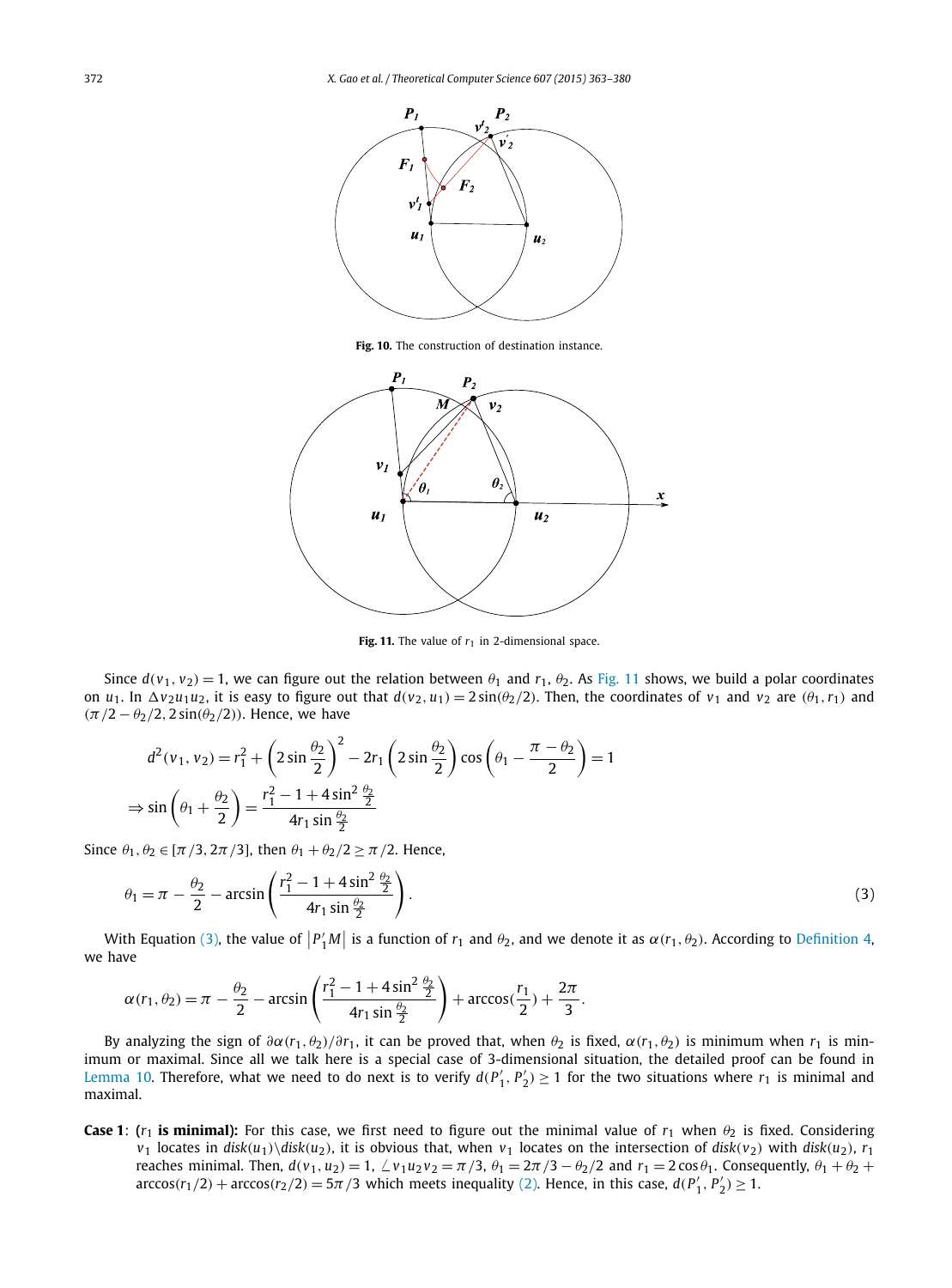<span id="page-10-0"></span>

**Fig. 12.** Discussion in 3-dimensional space.

**Case 2:** ( $r_1$  is maximal): It is easy to figure out that the maximal value of  $r_1$  is 1 when  $v_1$  locates on the boundary of  $disk(u_1)$ . In this case,  $P'_1$  and  $v_1$  are the same.  $d(P'_1, P'_2) = d(v_1, v_2) = 1$  which also meets the requirement in [Theorem 5.](#page-7-0)

Now that statement of [Theorem 5](#page-7-0) holds for the two above situations where  $d(P'_1, P'_2)$  will reach the minimal, Theorem 5 holds for any case in 2-dimensional space.

#### *3.2. Proof of [Theorem 5](#page-7-0) in 3-dimensional space*

In this section, we discuss the general situation where  $u_1v_1$  and  $u_2v_2$  are in different principal planes. In this case, we follow the ideas in 2-dimensional situation and give the same result.

First we explore the equivalent condition for  $d(P'_1, P'_2) \ge 1$ . In Fig. 12,  $\delta$  denotes the dihedral angle between those two principal planes,  $\Gamma_1$  and  $\Gamma_2$ ;  $\alpha$  and  $\beta$  denote  $|P'_1M_1|$  and  $|P'_2M_2|$  respectively. Similar as analysis in Section [3.1,](#page-7-0) we have  $d(P'_1, M) = 2 \sin \frac{\alpha}{2}$ , and  $d(P'_2, M) = 2 \sin \frac{\beta}{2}$ . Using method of analytical geometry, we have

$$
d^{2}(P'_{1}, P'_{2}) = 4\cos^{2}\left(\frac{\alpha+\beta}{2}+\frac{\pi}{3}\right) - 4\cos\left(\frac{\alpha+\beta}{2}+\frac{\pi}{3}\right)\cos\left(\frac{\alpha-\beta}{2}\right) + 1 + \left[\cos(\alpha-\beta) - \cos\left(\alpha+\beta+\frac{2\pi}{3}\right)\right](1-\cos\delta). \tag{4}
$$

Note that, when  $\delta = 0$ , Equation (4) turns to Equation [\(1\).](#page-7-0) Since positive  $\delta$  also contributes to  $d(P'_1, P'_2)$  from Equation (4), then  $d(P'_1, P'_2)$  will be definitely larger than 1 when  $\theta_1 + \theta_2 > \pi$ . Therefore, we still just need to consider the situation where  $\theta_1 + \theta_2 < \pi$ .

Let  $x = cos((\alpha + \beta)/2 + \pi/3)$ ,  $y = cos(\alpha - \beta)/2$ , and  $z = cos \delta$ . Thus,

$$
d^{2}(P'_{1}, P'_{2}) = 2(1 + z)x^{2} - 4yx + 2(1 - z)y^{2} + 1.
$$

Construct function  $g(x, y) = 2(1 + z)x^2 - 4yx + 2(1 - z)y^2 + 1$ . It is easy to find the solution of inequality  $g(x, y) \ge 1$  and its effective solution is

$$
\frac{x}{y} \le \frac{1-z}{1+z}.\tag{5}
$$

Hence,  $d(P'_1, P'_2) \ge 1$  is equivalent to Equation (5).

Next, we will show some lemmas as we did in Section [3.1.](#page-7-0)

**Lemma 8.** Let  $\varphi_1$  and  $\varphi_2$  denote  $\angle v_2v_1u_1$  and  $\angle v_1v_2u_2$ . Then, at least one of them is at most  $\pi/2$ . Moreover, at least one of  $d(v_1, P_2)$ *and*  $d(v_2, P_1)$  *is equal to or larger than 1.* 

**Proof.** Here, we prove it by contradiction. We assume that both  $\varphi_1$  and  $\varphi_2$  are greater than  $\pi/2$ . In  $\Delta v_1 u_1 v_2$  and  $\Delta u_2 u_1 v_2$ , using the Law of Cosines, we have

$$
d^{2}(u_{1}, v_{2}) = d^{2}(v_{1}, v_{2}) + d^{2}(u_{1}, v_{1}) - 2d(v_{1}, v_{2})d(u_{1}, v_{1})\cos\varphi_{1}
$$
  
=  $d^{2}(u_{2}, v_{2}) + d^{2}(u_{1}, u_{2}) - 2d(u_{2}, v_{2})d(u_{1}, u_{2})\cos\theta_{2}.$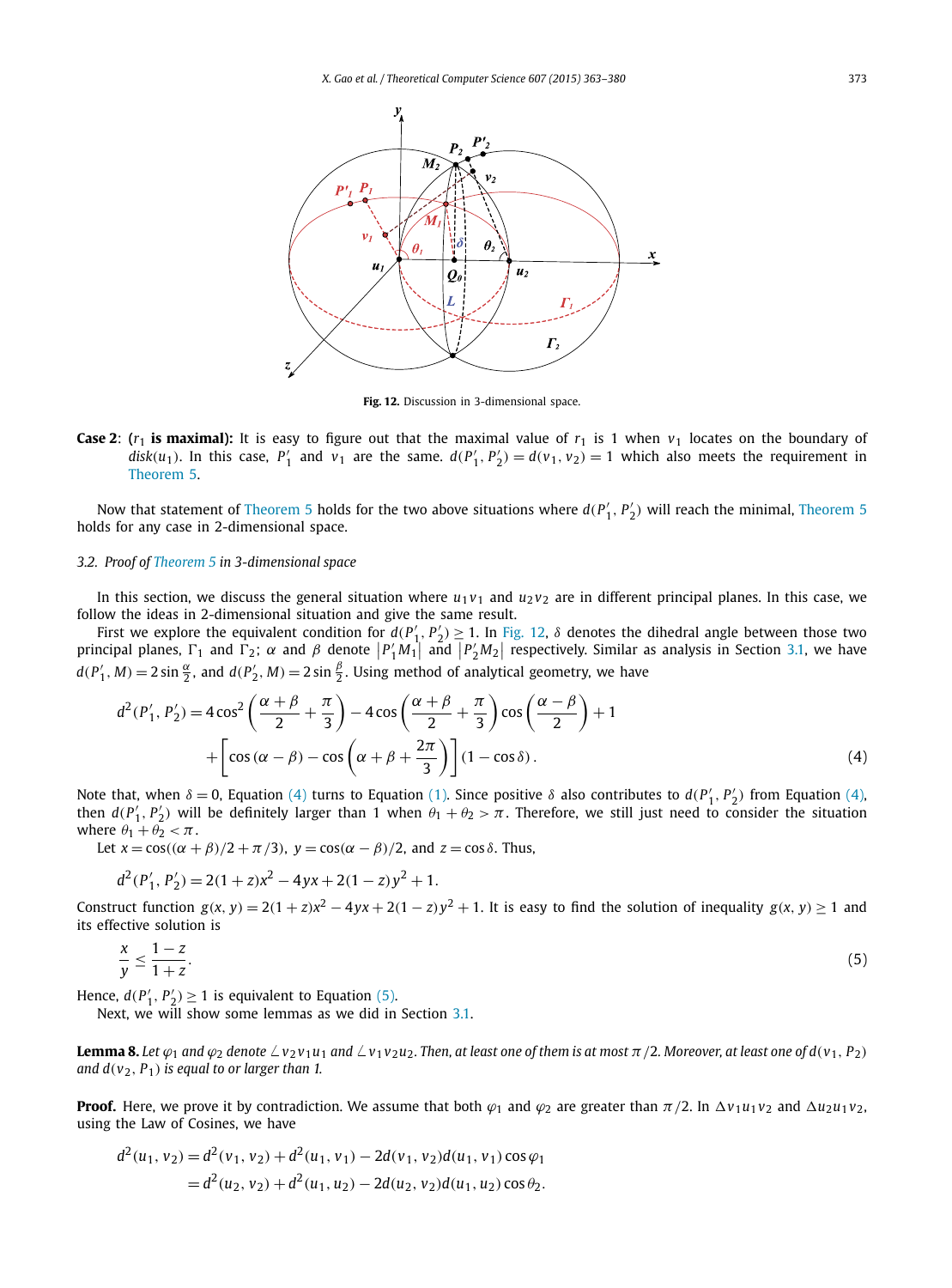<span id="page-11-0"></span>Hence, we have

$$
\cos\varphi_1 = \frac{r_1^2 - r_2^2 + 2r_2\cos\theta_2}{2r_1}.
$$

Similarly,

$$
\cos \varphi_2 = \frac{r_2^2 - r_1^2 + 2r_1 \cos \theta_1}{2r_2}.
$$

Since  $\varphi_1 > \pi/2$  and  $\varphi_2 > \pi/2$ , we have

$$
\begin{cases}\nr_1^2 - r_2^2 + 2r_2 \cos \theta_2 < 0 \\
r_2^2 - r_1^2 + 2r_1 \cos \theta_1 < 0.\n\end{cases} \tag{6}
$$

From Inequality  $(6)$ , we can deduce that

$$
r_1 \cos \theta_1 + r_2 \cos \theta_2 < 0. \tag{7}
$$

Since we still have  $\theta_1 + \theta_2 < \pi$ , then  $\cos \theta_1 + \cos \theta_2 > 0$ . Also,  $r_1 \le 1$  and  $r_2 \le 1$ . Therefore, we can assert that, for  $\theta_1$  and  $\theta_2$ , one of them is  $\geq \pi/2$  and the other is  $\leq \pi/2$ . Without loss of generality, we assume  $\theta_1 \geq \pi/2$ . Then we have  $\theta_2 \leq \pi/2$ . From inequality (7), we have

 $r_1(\cos\theta_1 + \cos\theta_2) + (r_2 - r_1)\cos\theta_2 < 0.$ 

Since  $r_1(\cos\theta_1 + \cos\theta_2) \ge 0$  and  $\cos\theta_2 \ge 0$ , then we have  $r_1 > r_2$ . In this case,  $\cos\varphi_1$  will be equal to or larger than 0 which contradicts with our assumption. Hence, [Lemma 8](#page-10-0) holds.  $\Box$ 

**Lemma 9.** When  $\delta$  is given, the maximal value of  $\alpha$  (or  $\beta$ ) we need to consider is 2 arctan  $\left(\frac{1-2\tan^2(\delta/2)}{\sqrt{3}}\right)$ .

**Proof.** In order to figure out the maximal value of  $\alpha$  (or  $\beta$ ) we need to consider in the next analysis, we think about the critical state of Inequality [\(5\),](#page-10-0) which means

$$
\frac{x}{y} = \frac{1-z}{1+z}.
$$

Besides, this critical state also means  $d(P'_1, P'_2) = 1$ . In this case,  $\beta$  reaches maximal when  $\alpha = 0$ . We denote it with  $\beta_{max}$ . It is easy to figure out that  $x = cos(\beta_{max}/2 + \pi/3)$ ,  $y = cos(\beta_{max}/2)$  and  $z = cos \delta$ . Therefore,

$$
\frac{x}{y} = \frac{\cos\left(\frac{\beta_{\text{max}}}{2} + \frac{\pi}{3}\right)}{\cos\left(\frac{\beta_{\text{max}}}{2}\right)} = \frac{1}{2} - \frac{\sqrt{3}}{2} \tan \frac{\beta_{\text{max}}}{2}.
$$

Besides,

$$
\frac{1-z}{1+z} = \frac{1-\cos\delta}{1+\cos\delta} = \tan^2\left(\frac{\delta}{2}\right).
$$

Then, it is easy to conclude that Lemma 9 holds.  $\Box$ 

Similarly, we can use (*δ*, *r*1, *r*2, *θ*1, *θ*2) to denote one instance of our problem. According to [Lemma 8,](#page-10-0) we can conclude that at least one of  $d(v_1, P_2)$  and  $d(v_2, P_1)$  is at least 1. Without loss of generality, we assume  $d(v_1, P_2) > 1$ . Similar as the analysis in the Section [3.1,](#page-7-0) we can verify that [Lemma 7](#page-8-0) could also be extended to three-dimensional situation here. Therefore, we use instance of  $(\delta, r_1, 1, \theta_1, \theta_2)$  with  $d(v_1, v_2) = 1$  to explore the lower value of  $d(P'_1, P'_2)$ .

**Lemma 10.** For instance  $(\delta, r_1, 1, \theta_1, \theta_2)$  with  $d(v_1, v_2) = 1$ , when  $\delta$  and  $\theta_2$  are fixed,  $\alpha$  is minimum when  $r_1$  is minimum or maximal.

**Proof.** When  $\delta$ ,  $\theta_2$  are fixed, we can figure out the relation between  $\theta_1$  and  $r_1$  as we did in the Section [3.1.](#page-7-0) As [Fig. 13](#page-12-0) shows, we build rectangular coordinate systems  $x - u_1 - y_1$  and  $x - u_1 - y_2$  on  $\Gamma_1$  and  $\Gamma_2$  respectively, where  $\Gamma_1$  and  $\Gamma_2$  denote *pp*(*v*<sub>1</sub>) and *pp*(*v*<sub>2</sub>) respectively. Assuming the projection point of *v*<sub>2</sub> on *x* − *u*<sub>1</sub> − *y*<sub>1</sub> is *v*<sup>*p*</sup><sub>2</sub>, it can be calculated that its coordinate in  $x - u_1 - y_2$  is  $(1 - \cos \theta_2, \sin \theta_2 \cos \delta)$ . The coordinate of  $v_1$  in  $x - u_1 - y_2$  is  $(r_1 \cos \theta_1, r_1 \sin \theta_1)$ . Then, it is easy to figure out that  $d(v_2, v_2^p) = \sin \theta_2 \sin \delta$  and  $d(v_2, u_1) = 2 \sin \frac{\theta_2}{2}$ . Let  $\mu$  and  $\rho$  denote  $d(v_2^p, v_1)$  and  $d(v_2^p, u_1)$  respectively. Then,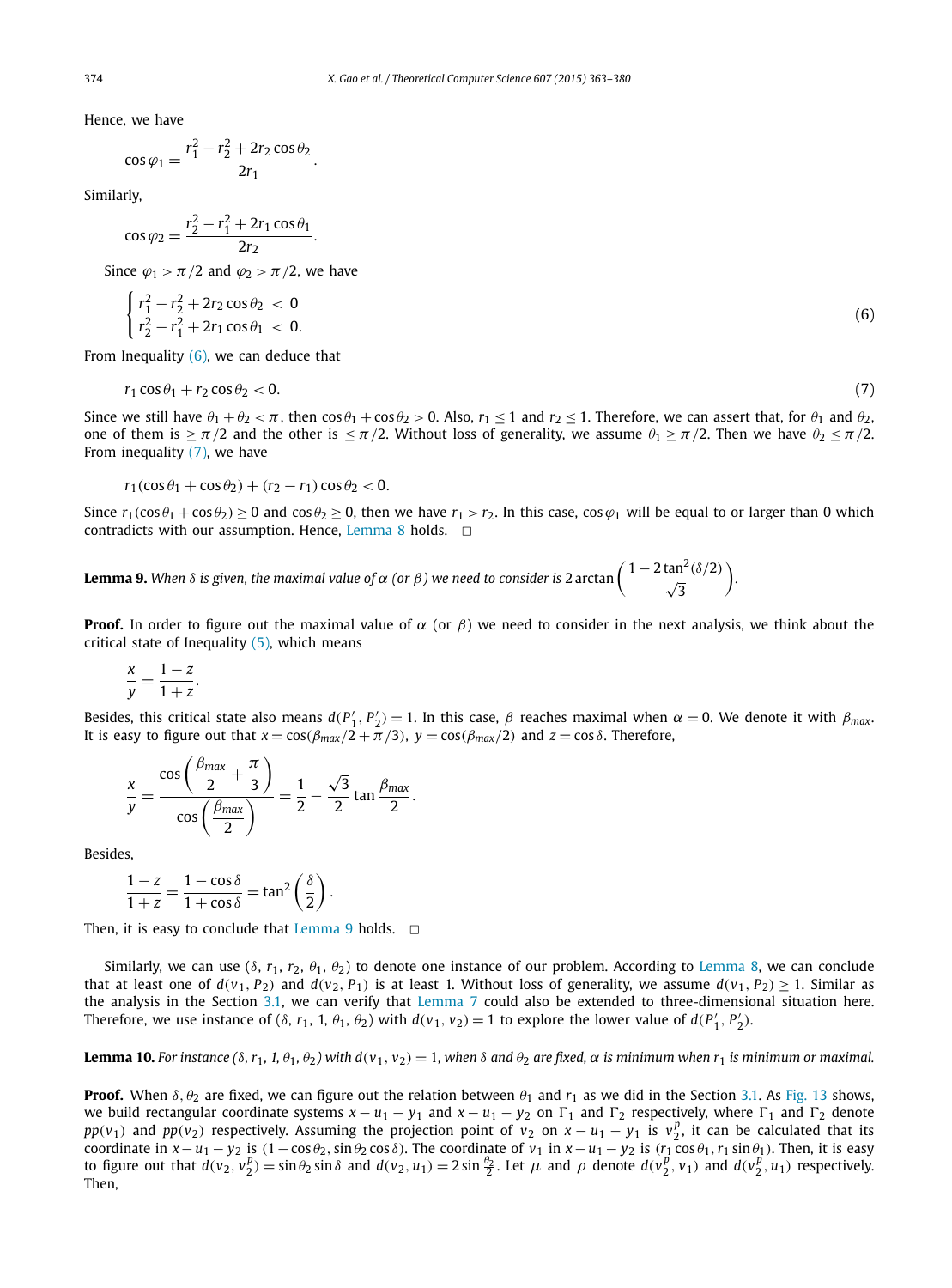<span id="page-12-0"></span>

**Fig. 13.** Rectangular coordinate systems.

$$
\begin{cases}\n\mu^2 = d^2(v_1, v_2) - d^2(v_2, v_2^p) = 1 - (\sin \theta_2 \sin \delta)^2 \\
\rho^2 = d^2(v_2, u_1) - d^2(v_2, v_2^p) = \left(2 \sin \frac{\theta_2}{2}\right)^2 - (\sin \theta_2 \sin \delta)^2\n\end{cases}
$$
\n(8)

Note that both  $\mu$  and  $\rho$  have nothing to do with  $r_1$ .

Using knowledge of analytical geometry, we have

$$
(r_1 \cos \theta_1 - 1 + \cos \theta_2)^2 + (r_1 \sin \theta_1 - \sin \theta_2 \cos \delta)^2 = \mu^2
$$
  
\n
$$
\Rightarrow \sin(\theta_1 + \phi) = \frac{r_1^2 - \mu^2 + \rho^2}{2r_1 \rho} \text{ where } \tan \phi = \frac{1 - \cos \theta_2}{\sin \theta_2 \cos \delta}.
$$
 (9)

Since  $\tan \phi = \frac{1 - \cos \theta_2}{\sin \theta_2 \cos \delta} = \frac{\tan(\theta_2/2)}{\cos \delta} \ge \tan \frac{\theta_2}{2}$ , then  $\phi \ge \theta_2/2$ . Besides,  $\theta_1, \theta_2 \in [\pi/3, 2\pi/3]$ . We have  $\phi \in [\pi/6, \pi/3]$ . Therefore,  $\theta_1 + \phi \ge \pi/2$ . Consequently,

$$
\theta_1 = \pi - \phi - \arcsin\left(\frac{r_1^2 + \rho^2 - \mu^2}{2r_1\rho}\right).
$$

Now, the value of  $|P'_1M_1|$  is a function of  $r_1$ ,  $\theta_2$  and *δ*. We denote it as  $\alpha(r_1, \theta_2, \delta)$  and

$$
\alpha(r_1, \theta_2, \delta) = \pi - \phi - \arcsin\left(\frac{r_1^2 + \rho^2 - \mu^2}{2r_1\rho}\right) + \arccos\frac{r_1}{2} - \frac{2\pi}{3}.
$$

Considering  $\mu$ ,  $\rho$ ,  $\phi$  contribute nothing to  $\partial \alpha$ ( $r_1$ ,  $\theta_2$ ,  $\delta$ )/ $\partial r_1$ , we have

$$
\frac{\partial \alpha(r_1, \theta_1, \delta)}{\partial r_1} = \frac{\rho^2 - \mu^2 - r_1^2}{2r_1^2 \rho} \frac{1}{\sqrt{1 - \left(\frac{r_1^2 + \rho^2 - \mu^2}{2r_1 \rho}\right)^2}} - \frac{1}{2} \frac{1}{\sqrt{1 - \left(\frac{r_1}{2}\right)^2}}.
$$

Next, we will discuss two situations to analyze the monotonicity of  $\partial \alpha(r_1, \theta_2, \delta)/\partial r_1$  with  $r_1$ .

- **Case 1**: When  $r_1^2 \ge \rho^2 \mu^2$ , it is easy to see that  $\frac{\partial \alpha(r_1)}{\partial r_1} \le 0$  which means the value of  $\alpha(r_1, \theta_2, \delta)$  decreases when  $r_1$ increases.
- **Case 2:** In this case,  $r_1^2 < \rho^2 c^2$ . Next we will explore the increasing interval of  $r_1$  for function  $\alpha(r_1, \theta_2, \delta)$  when  $\theta_2$  and  $\delta$ are fixed. If  $\frac{\partial \alpha}{\partial r_1}$  *o*, we have

$$
\frac{\partial \alpha(r_1, \theta_2, \delta)}{\partial r_1} > 0 \Leftrightarrow \frac{1}{2r_1^2 \rho} \sqrt{\frac{(\rho^2 - \mu^2 - r_1^2)^2}{1 - \left(\frac{r_1^2 + \rho^2 - \mu^2}{2r_1 \rho}\right)^2} - \frac{1}{2r_1^2 \rho} \sqrt{\frac{(r_1^2 \rho)^2}{1 - \left(\frac{r_1}{2}\right)^2}} > 0}
$$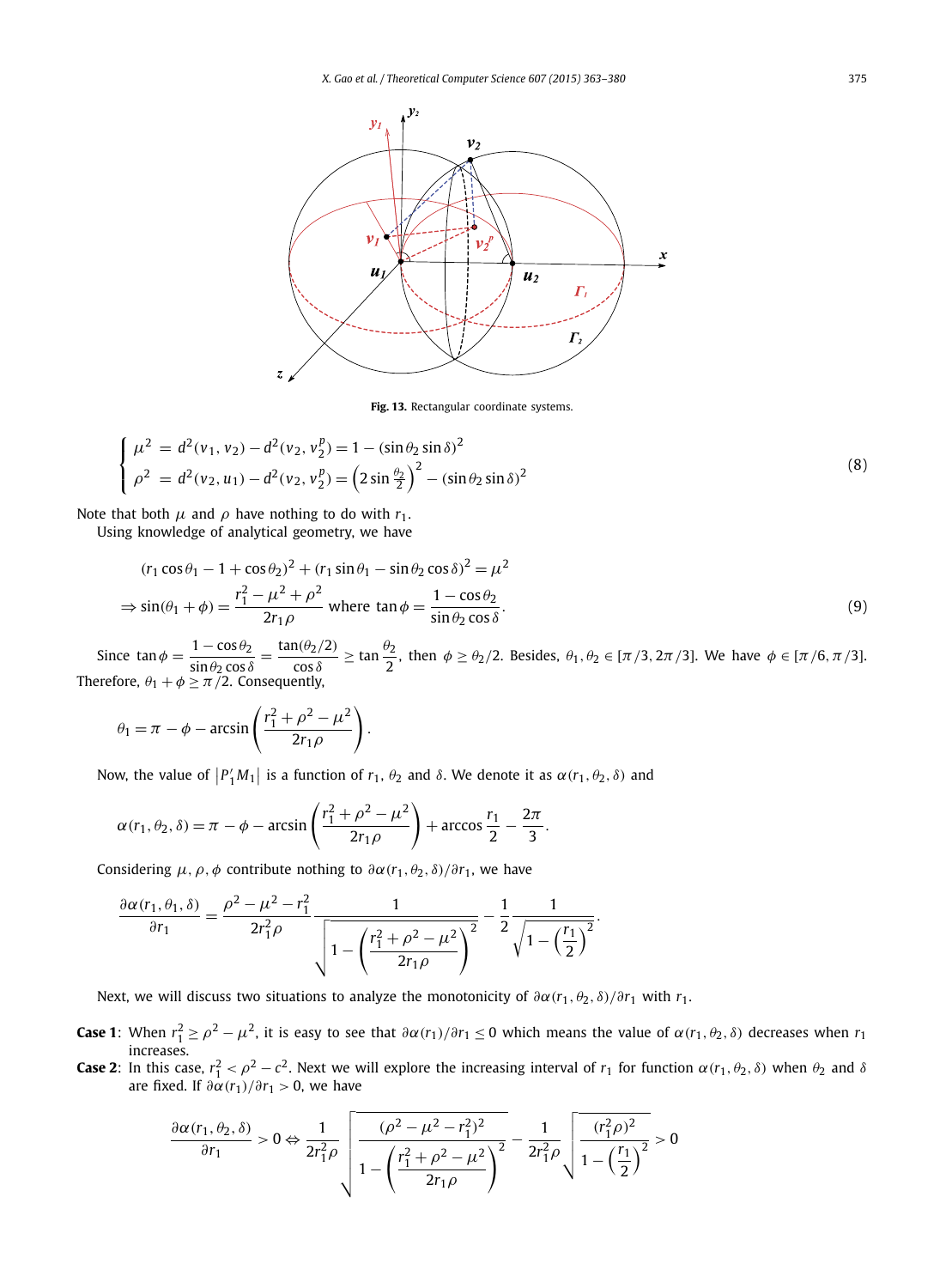$$
\Leftrightarrow \left(\frac{\rho^2 - \mu^2 - r_1^2}{r_1^2 \rho}\right)^2 > \frac{1 - \left(\frac{r_1^2 + \rho^2 - \mu^2}{2r_1 \rho}\right)^2}{1 - \left(\frac{r_1}{2}\right)^2} \Leftrightarrow \rho^2 - \mu^2 - r_1^2 > \mu r_1^2.
$$

Therefore,  $\alpha(r_1, \theta_1, \delta)$  is a monotone increasing function with  $r_1$  when  $r_1^2 < \frac{\rho^2 - \mu^2}{1 + \mu}$ .

In conclusion, when  $r_1^2 < \frac{\rho^2 - \mu^2}{1 + \mu}$ ,  $\alpha(r_1, \theta_1, \delta)$  increases with  $r_1$  increasing; when  $r_1^2 > \frac{\rho^2 - \mu^2}{1 + \mu}$ ,  $\alpha(r_1, \theta_1, \delta)$  decreases with  $r_1$  increasing. Assuming  $r_1 \in [r_1^{min}, 1]$ , where  $r_1^{min}$  denotes the minimum  $r_1$ , the value of  $\alpha(r_1, \theta_1, \delta)$  can be minimized only when  $r_1 = r_1^{min}$  or  $r_1 = 1$ . Hence, [Lemma 10](#page-11-0) holds.  $\Box$ 

For instance  $(\delta, r_1, 1, \theta_1, \theta_2)$  with  $d(v_1, v_2) = 1$ ,  $\beta$  and  $\delta$  are specified. Easy to see that smaller  $\alpha$  results in smaller  $d(P'_1, P'_2)$ . Therefore, if  $d(P'_1, P'_2) \ge 1$  for both the situations where  $r_1 = r_1^{min}$  and  $r_1 = 1$ , we can declare that  $d(P'_1, P'_2) \ge 1$ for all cases, according to [Lemma 10.](#page-11-0) Therefore, what we need to do next is to verify  $d(P'_1, P'_2) \ge 1$  for these two situations.

**Case 1**: ( $r_1$  **is minimal):** For this case, we first need to figure out the minimal value of  $r_1$  when  $\theta_2$  and  $\delta$  are fixed. Considering  $v_1$  locates in  $B_1 \setminus B_2$ , it is obvious that, when  $v_1$  locates on the intersection of  $disk(u_2)$  on plane  $\Gamma_1$  with the unit ball whose center locates on  $v_2$ ,  $r_1$  reaches minimal. In this state, we use  $\theta_1^{min}$  to denote the current  $\theta_1$ . Then,  $r_1^{min} = 2 \cos \theta_1^{min}$ . According to Equation [\(8\)](#page-12-0) and Equation [\(9\),](#page-12-0) we have

$$
\mu^2 = 1 - (\sin \delta \sin \theta_2)^2
$$
  
= 
$$
\left[ (1 - \cos \theta_2) - r_1^{\min} \cos \theta_1^{\min} \right]^2 + \left[ \sin \theta_2 \cos \delta - r_1 \sin \theta_1^{\min} \right]^2.
$$

Finally, we have

$$
\begin{cases}\n2\sin 2\theta_1^{\min} \sin \theta_2 \cos \delta - 2\cos 2\theta_1^{\min} \cos \theta_2 = 1 \\
r_1^{\min} = 2\cos \theta_1^{\min}\n\end{cases}
$$
\n(10)

From Equation (10), when  $\theta_2$  and  $\delta$  are given, we can figure out  $r_1^{min}$  and  $\theta_1^{min}$ . Then, we can figure out the value of *α* and *β*. Furthermore, we can figure out the value of *x*, *y* and *z* in inequality [\(5\).](#page-10-0) In order to prove  $d(P'_1, P'_2) \ge 1$ in this case, we need to verify

$$
\frac{x}{y} \le \frac{1-z}{1+z} \Leftrightarrow \frac{\cos(\theta_1^{\min} - \frac{\pi}{6} + \frac{\theta_2}{2})}{\cos(\theta_1^{\min} - \frac{\pi}{6} - \frac{\theta_2}{2})} = \frac{1 - \tan(\theta_1^{\min} - \frac{\pi}{6})\tan\frac{\theta_2}{2}}{1 + \tan(\theta_1^{\min} - \frac{\pi}{6})\tan\frac{\theta_2}{2}} \le \frac{1-z}{1+z}
$$
  

$$
\Leftrightarrow \tan(\theta_1^{\min} - \frac{\pi}{6})\tan\frac{\theta_2}{2} \ge \cos\delta.
$$
 (11)

Furthermore, for any fixed *α* and *β*, *δ* has a minimal value to satisfy  $d(P'_1, P'_2) \geq 1$ . Among those minimal values of  $\delta$ , the maximal one is arccos  $\frac{1}{3}$  when  $d(P'_1, P'_2) = 1$  and  $\alpha = \beta = 0$ . That is to say, once  $\delta \geq \arccos \frac{1}{3}$ ,  $d(P'_1, P'_2)$  will always be equal or larger than 1. Hence, in general case, we only need to consider the situation where  $\delta \leq$  arccos  $\frac{1}{3}$ . According to [Lemma 9,](#page-11-0) we can get the maximal value of  $\beta$  we need to consider. Therefore, the ranges of  $\theta_2$  and  $\delta$ we need to consider are

$$
\begin{cases} \delta \in \left[0, \arccos\frac{1}{3}\right] \\ \theta_2 \in \left[\frac{\pi}{3}, 2\arctan\left(\frac{1 - 2\tan^2(\delta/2)}{\sqrt{3}}\right) + \frac{\pi}{3}\right]. \end{cases}
$$
\n(12)

By numerical method, we can verify inequality (11) under conditions (12).

**Case 2**: ( $r_1$  **is maximal):** It is easy to figure out that the minimal value of  $r_1$  is 1 when  $v_1$  locates on *Sur*( $B_1$ ). In this case,  $P'_1$  and  $v_1$  are the same.  $d(P'_1, P'_2) = d(v_1, v_2) = 1$  which meets the requirement in [Theorem 5.](#page-7-0)

In conclusion, according to the analysis in Sections [3.1](#page-7-0) and [3.2,](#page-10-0) [Theorem 5](#page-7-0) always follows. Therefore, we can use our new projection rule to fix the incorrectness in [\[1\].](#page-16-0)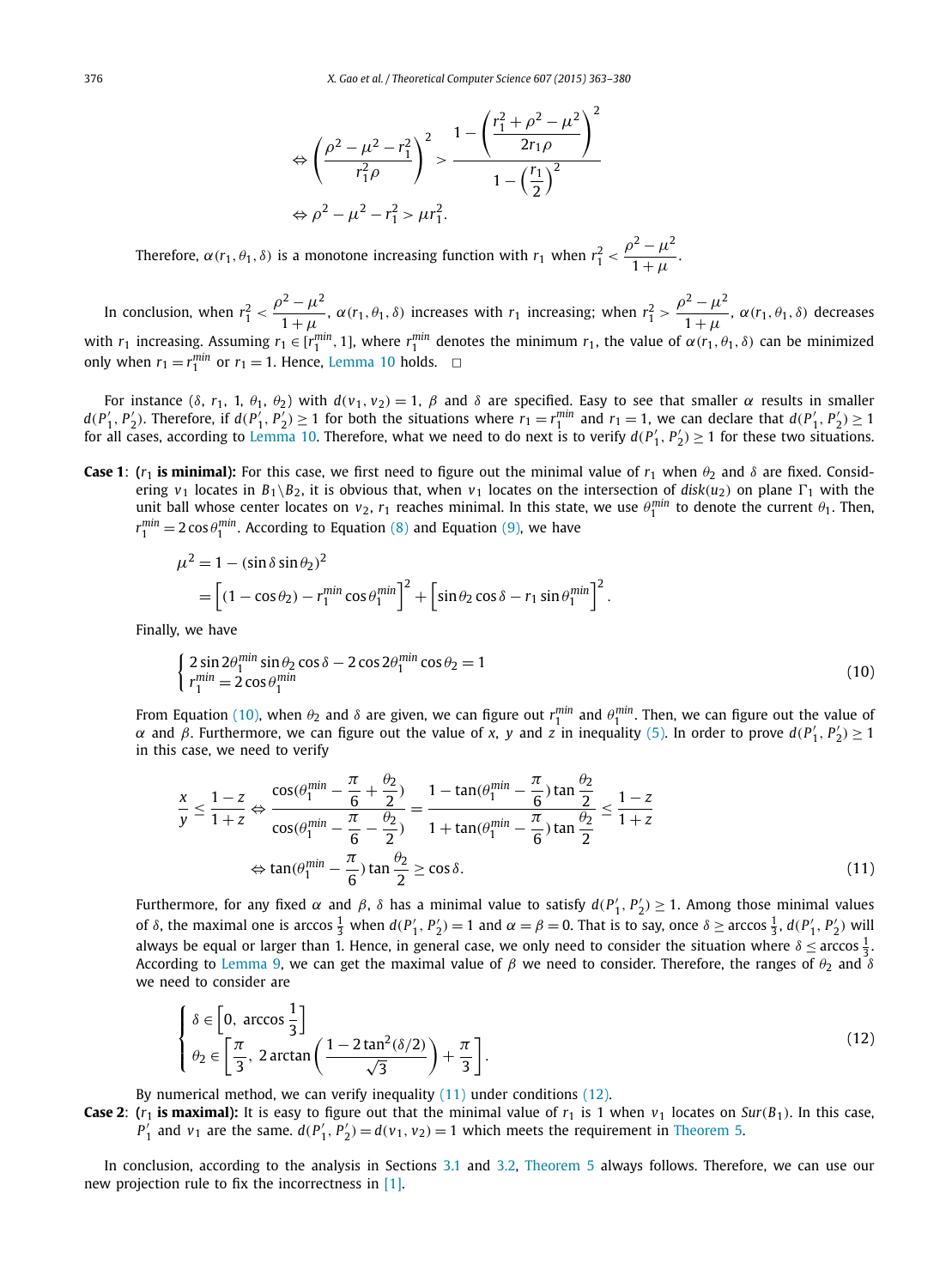<span id="page-14-0"></span>Algorithm 1 C-CDS-UBG $(G(V, E))$ .

1: Set  $M = \Phi$ ,  $B = \Phi$ ,  $V' = V$ . 2: Pick a root  $r \in V'$  that *r* has the biggest degree in  $V'$ . 3: Set  $M = \{r\}$ ,  $B = N(r)$ ,  $V' = V'\setminus N[r]$ . 4: while  $V' \neq \Phi$  do 5: Pick a node  $u \in N(B)$  such that  $|N(u) \cap V'|$  is maximized. 6: Set  $M = M \cup \{u\}$ ,  $B = B \cup (M \cap V')$ , and  $V' = V' \setminus N(u)$ . 7: **end while** 8: Set  $C = \{r\}$  and  $M' = M = \{r\}.$ 9: while  $M' \neq \Phi$  do 10: Pick a node  $v \in N(C)$  such that  $|M_{v,C}| = max\{|M_{u,c}|u \in N(C)\}$ . 11: Set  $C = C \cup \{v\} \cup M_{v,C}$  and  $M' = M' \setminus M_{v,C}$ . 12: **end while** 13: Return *C*.

#### **Algorithm 2** CUTLEAF*(u)*.

1: Set  $P = Dom(u)$ . 2: **while**  $P \neq \Phi$  **do** 3: Pick a node  $x \in P$ . 4: **if** *x* has not been visited **then** 5: CUTLEAF*(x)*. 6: **end if** 7: Set  $P = P \setminus \{x\}.$ 8: **end while** 9: **if**  $(|Dom(v)| \ge 2$  for all  $v \in N(u)$  in graph *G*) and  $|Dom(u)| = 1$  **then** 10:  $C = C \setminus \{u\}.$ 11: **end if** 12: Return *C*.

#### **4. MCDS construction improvement**

So far, we have analyzed the approximation ratio of the MIS in UBG. In this section, we will introduce two prune methods to improve Kim's CDS construction algorithm. The following are some notations used in this section:

- 1) For node u,  $N(u) = \{v | v \in V(G) \setminus u \text{ and } d(u, v) \le 1\}$ ,  $N[u] = N(u) \cup \{x\}$ .
- 2) For node set *C*,  $N(C) = (\bigcup_{v \in C} N(v)) \setminus C$ .
- 3) For *u* and *C*,  $M_{u,C} = \{v | d(u,v) \leq 1, v \text{ is a MIS node and } v \notin C\}.$
- 4) For *u*, *Dom*(*u*) = { $v | d(u, v) \le 1$  and *v* is a CDS node}.

#### *4.1. Algorithm for computing CDS*

The algorithm introduced by Kim is formally described in Algorithm 1, which has two steps. It firstly generates an MIS *M* such that every node in *M* has at least one 2-hop neighbor and no 1-hop neighbors. We can use Butenko and Ursulenko's algorithm to compute such MIS. The second step is to connect this MIS. Kim used a greedy strategy, which starts with the original node and repeats round by round. In each round, it picks a node *v* adjacent to the connected component *C* computed in the previous rounds that makes  $|M_{v,c}|$  maximal, and add it to *C*, it terminates when all the points in MIS are connected.

#### *4.2. Improve the generated CDS*

In this 2-step algorithm, there is some redundancy in the given CDS *C*. Firstly, through the computing of MIS, some nodes which have only one neighbor may be added to the MIS in order to maintain the properties of MIS. But when the connectors are added, those points would be useless for the whole CDS, and it is better to adjust it to non-CDS nodes. Also, the redundancy may occur in the inner side of the CDS due to the increased density of CDS nodes. Since the redundancy occurs after the algorithm terminates, we can add two more steps afterward to reduce CDS size with the help of prune techniques.

Notice that once we remove a CDS node, the remaining CDS must maintain all its original properties. Thus for a CDS node  $u \in G$ , it could be removed iff:

- 1. Every point that *u* dominates must have at least one alternative dominator.
- 2.  $G(C\{u\})$  is connected.

Correspondingly, we design two prune methods to reduce CDS size. The first method is to reduce some leaf nodes instantly. We use postorder traversal to traverse the CDS tree and reduce redundant points in it, as shown in Algorithm 2.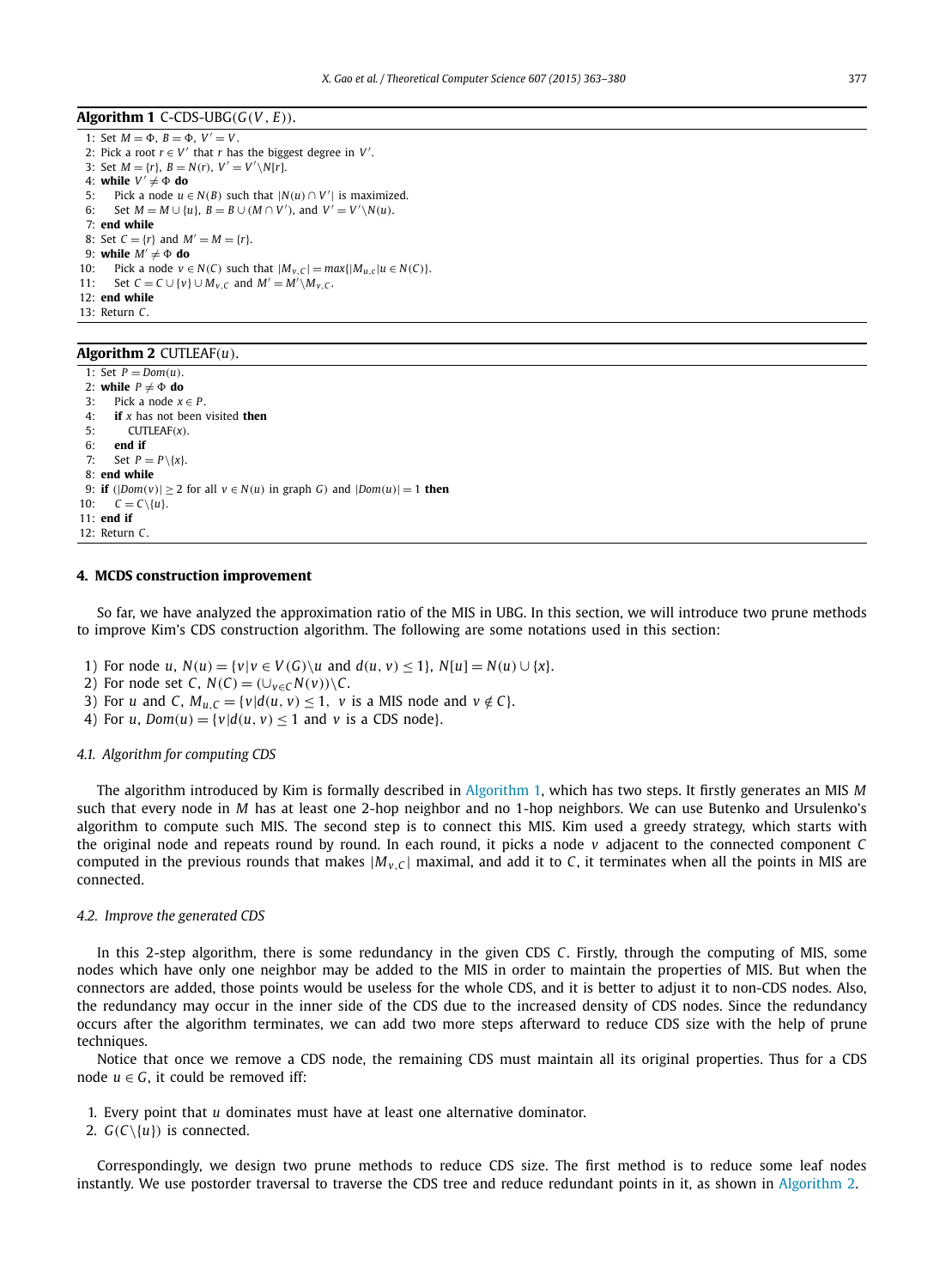### <span id="page-15-0"></span> $\overline{\text{Algorithm 3 } \text{CUTINSIDE}(G(V, E), C)}$ . 1: Let  $G'$  be the subgraph generated by  $C$ , compute all the congestion nodes  $C' \in C$ .

2: Pick up a node  $u \in V$  s.t.  $u \notin C'$  and  $(|Dom(v)| \ge 2$  for all  $v \in N(u)$  in *G*).

3:  $C = C \setminus \{u\}$ . Return.

#### $\overline{Algorithm 4}$  R-C-CDS-UBG $(G(V, E))$ .

1:  $P = C-CDS-UBG(G(V, E))$ , pick a root  $r \in V'$  that *r* has the biggest degree in *V'*.

 $2:$  Run CUTLEAF $(r)$ .

3: Run CUTINSIDE*(G(V , E), P)* for several*(*30*)* times.

4: Return *P* .

**Lemma 11.** *For any CDS C , after [Algorithm 2](#page-14-0) is executed, C is also a CDS.*

**Proof.** Let *C'* be the CDS after [Algorithm 2](#page-14-0) is executed. If  $C' = C$ , then Lemma 11 holds. Otherwise, let  $C_0$  be the initial CDS,  $C_i$  be the CDS after the *i*-th reduction and  $u_i$  be the node reduced in this iteration. We show that if  $C_i$  is a CDS, then *C*<sub>i+1</sub> is a CDS, for *i*  $\geq$  0. According to Line [9,](#page-14-0) all *N*(*u*<sub>*i*+1</sub>)</sub> has at least 2 dominators. Also,  $|Dom(u_{i+1}) = 1|$  ensures that only one CDS node is adjacent to  $u_{i+1}$ . So  $C_{i+1} = C_i \setminus \{u_{i+1}\}\$  is also connected. Hence,  $C_{i+1}$  is a CDS. Since  $C_0$  is a CDS, recursively after [Algorithm 2](#page-14-0) is executed,  $C'$  is also a CDS.  $\Box$ 

#### **Lemma 12.** *For any CDS C , after Algorithm 3 is executed, C is also a CDS.*

**Proof.** Similar to [Lemma 2,](#page-14-0) Line 2 ensures that all *N(u)* has at least 2 dominators. Moreover, *u* is not a congestion node ensures that  $C \setminus \{u\}$  is connected.  $\Box$ 

With two algorithms above, Algorithm 4 is an improvement for computing CDS.

**Theorem 13.** The time and space complexity of Algorithm 4 R-C-CDS-UBG is  $O(n^2)$ , where n is the number of nodes in a given input *UBG.*

**Proof.** Since it is necessary to store the graph, the space complexity of Algorithm 4 is  $O(n^2)$ . Then we show that the time complexity is  $O(n^2)$ .

Firstly, the input time complexity for Algorithm 4 is *O(n)*. For the first step of [Algorithm 1](#page-14-0) (Lines [1–7\)](#page-14-0), each round of the while loop add one point to the MIS, so the while loop ends in *O(n)* rounds. In each round, a node *x* should be picked. Since we can store and update it instantly, the time complexity of node selection is  $O(n)$  each round. Thus the time complexity of the whole loop is  $O(n^2)$ .

For the second step of [Algorithm 1](#page-14-0) (Lines [8–13\)](#page-14-0), since each round of the while loop joined at least one MIS point to the CDS, and the MIS has  $O(n)$  nodes, the loop ends in  $O(n)$  rounds. During each round, we use an array to store  $|M_{V,C}|$ , and the maintenance time complexity is  $O(n)$ , since only points in  $N(N(v))$  would change its  $|M_{v,C}|$ . Also, the time complexity to select a *v* is  $O(n)$  each round. Hence, the time complexity of [Algorithm 1](#page-14-0) is  $O(n^2)$ .

For [Algorithm 2,](#page-14-0) we can store  $|Dom(u)|$  for each  $u \in G$ . Once a CDS node  $v$  is reduced, only  $Dom(N(v))$  nodes need to change, so the maintenance complexity is *O(n)*. Next, each edge in *G* will be visited for a constant times, so the overall time complexity is  $O(n^2)$ . For Algorithm 3, we can use Tarjan's strongly connected components algorithm for computing congestion set *C'*, whose time complexity is  $O(n^2)$ . Hence, the time complexity of Algorithm 3 is  $O(n^2)$ .

For Algorithm 4, it runs [Algorithm 1](#page-14-0) once, [Algorithm 2](#page-14-0) once, and Algorithm 3 for a constant time, each with time *O(n*<sup>2</sup>*)*. Therefore, the time complexity of Algorithm 4 is  $O(n^2)$ .  $\Box$ 

#### **5. Simulation results**

In this section, we compare Algorithm 4 with Kim's [Algorithm 1](#page-14-0) to solve MCDS in UBGs. For the simulations, we deploy wireless nodes in a 20  $\times$  20  $\times$  20 three-dimensional virtual space. We also ensure that the graph induced by all nodes is connected. The number of nodes varies from 100 to 1000 by increasing 100. We use 1 as the maximum transmission range of the nodes. Through the random graph generation process, we control the lower bound of distance between two nodes at 0.25, 0.5, 0.75. Thus, we can have graphs with different node density. In [Fig. 14,](#page-16-0) we use R-C-CDS-UBG to identify our algorithm, and C-CDS-UBG to identify Kim's.

[Fig. 14](#page-16-0) shows the comparison of the performance between two algorithms when the lower bound of distance between two points is 0.25, 0.5, and 0.75 respectively. Through the figure, we can see that whatever the graph is, our algorithm can give a better answer than Kim's averagely. The ratio between our answer and Kim's is nearly 0.78. Also, through the comparison, we can figure out that in most situations, our improvement is steady.

[Fig. 15](#page-16-0) shows a sample of UBG which has 500 points. The first picture is the result by Kim's algorithm with 208 CDS points, while the second is the result by prune algorithm with 155 CDS points. In this example our algorithm reduces CDS size by 25%, and it can be found in the graph where lots of the boundary nodes are dropped to make the CDS much smaller.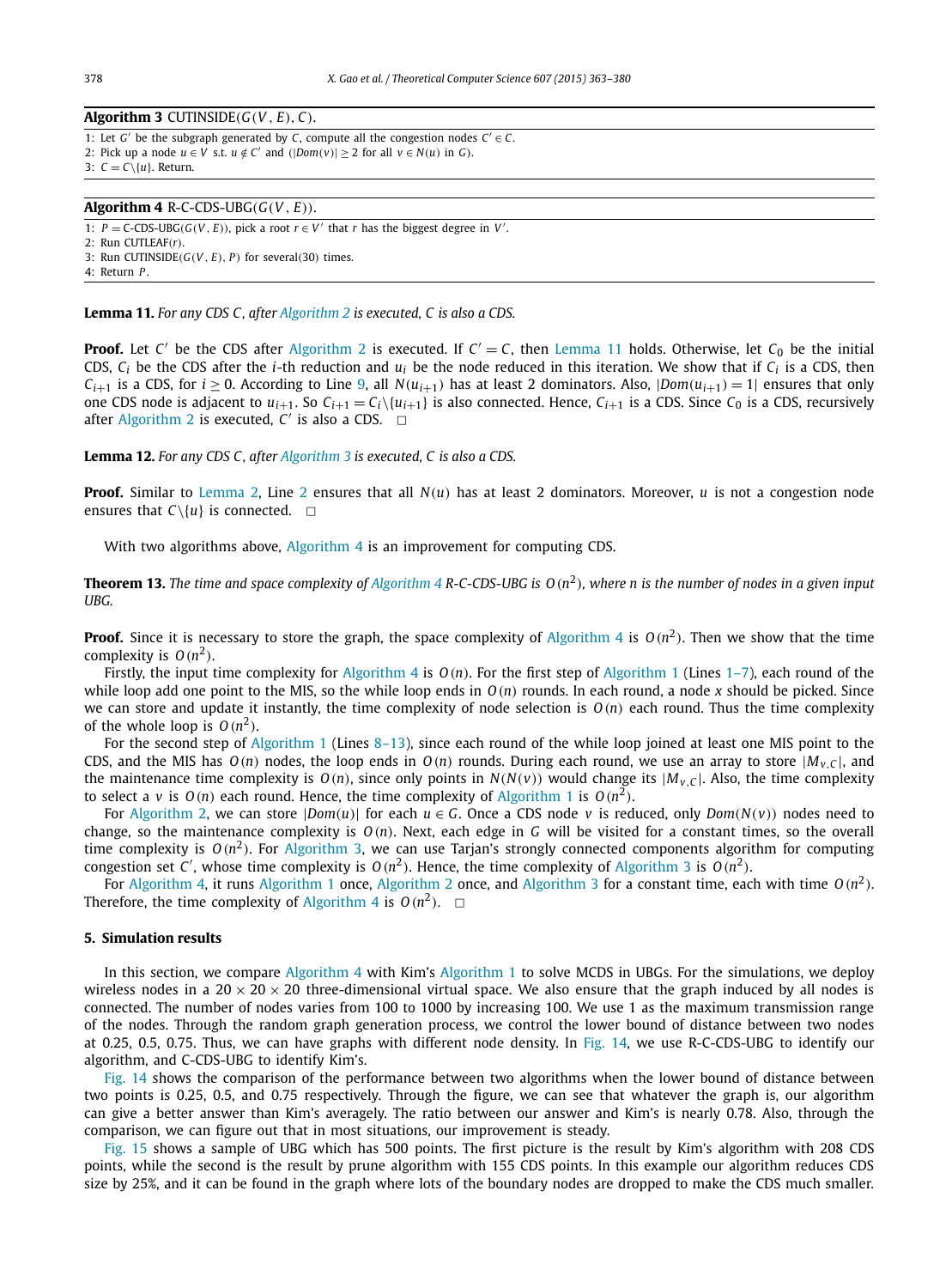<span id="page-16-0"></span>

(a) CDS by Kim's Algorithm 1.  $|CDS|=208$ 

**Fig. 15.** An example solution with  $n = 500$  points.

#### **6. Conclusion**

In this paper, we first pointed out the problem in Kim's method [1]. Then, we proposed a new projection method for solving the *two-ball problem*. With this new projection method, we successfully improved the ratio of *mis(G)/mcds(G)* in UBG into 10.917. Moreover, we also optimized the algorithm for minimum connected dominating set selection in [1] with prune process and validate the efficiency of our design by numerical experiments.

#### **Acknowledgement**

This work has been supported in part by the National Natural Science Foundation of China (Grant number 61202024, 61472252, 61133006, 61422208), China 973 project (2014CB340303), Shanghai Educational Development Foundation (Chenguang Grant No. 12CG09), Science and Technology Commission of Shanghai Municipality (Pujiang Grant No. 13PJ1403900), the Natural Science Foundation of Shanghai (Grant No. 12ZR1445000), and in part by Jiangsu Future Network Research Project No. BY2013095-1-10 and CCF-Tencent Open Fund. The opinions, findings, conclusions, and recommendations expressed in this paper are those of the authors and do not necessarily reflect the views of the funding agencies or the government. We also would like to thank Mr. Fengwei Gao and Ms. Ling Ding for their contributions on the early versions of this paper.

#### **References**

- [1] D. Kim, Z. Zhang, X. Li, W. Wang, W. Wu, D.-Z. Du, A better [approximation](http://refhub.elsevier.com/S0304-3975(15)00719-7/bib4B696Ds1) algorithm for computing connected dominating sets in unit ball graphs, IEEE Trans. Mob. Comput. 9 (8) (2010) [1108–1118.](http://refhub.elsevier.com/S0304-3975(15)00719-7/bib4B696Ds1)
- [2] J. Liu, H. Nishiyama, N. Kato, J.-f. Ma, X. Jiang, [Throughput-delay](http://refhub.elsevier.com/S0304-3975(15)00719-7/bib6C6975323031347468726F756768707574s1) tradeoff in mobile ad hoc networks with correlated mobility, in: IEEE International Conference on Computer [Communications](http://refhub.elsevier.com/S0304-3975(15)00719-7/bib6C6975323031347468726F756768707574s1) (INFOCOM), 2014, pp. 2768–2776.
- [3] M.B. Younes, A. Boukerche, A traffic balanced mechanism for path [recommendations](http://refhub.elsevier.com/S0304-3975(15)00719-7/bib796F756E65733230313474726166666963s1) in vehicular ad-hoc networks, in: IEEE Global Communications Conference [\(GLOBECOM\),](http://refhub.elsevier.com/S0304-3975(15)00719-7/bib796F756E65733230313474726166666963s1) 2014, pp. 45–50.
- [4] M. Benter, H. Frey, et al., Reactive planar spanner construction in wireless ad hoc and sensor networks, in: IEEE [International](http://refhub.elsevier.com/S0304-3975(15)00719-7/bib62656E746572323031337265616374697665s1) Conference on Computer [Communications](http://refhub.elsevier.com/S0304-3975(15)00719-7/bib62656E746572323031337265616374697665s1) (INFOCOM), 2013, pp. 2193–2201.
- [5] B. Tang, B. Ye, S. Lu, S. Guo, I. Stojmenovic, [Latency-optimized](http://refhub.elsevier.com/S0304-3975(15)00719-7/bib74616E67323031346C6174656E6379s1) broadcast in mobile ad hoc networks without node coordination, in: ACM International Symposium on Mobile Ad Hoc Networking and Computing (MOBIHOC), 2014, [pp. 317–326.](http://refhub.elsevier.com/S0304-3975(15)00719-7/bib74616E67323031346C6174656E6379s1)
- [6] Y. Hong, D. Bradley, D. Kim, D. Li, A.O. Tokuta, Z. Ding, [Construction](http://refhub.elsevier.com/S0304-3975(15)00719-7/bib686F6E6732303135636F6E737472756374696F6Es1) of higher spectral efficiency virtual backbone in wireless networks, Ad Hoc Netw. 25 (2015) [228–236.](http://refhub.elsevier.com/S0304-3975(15)00719-7/bib686F6E6732303135636F6E737472756374696F6Es1)
- [7] Y. Dai, J. Wu, C. Xin, Efficient virtual backbone [construction](http://refhub.elsevier.com/S0304-3975(15)00719-7/bib64616932303134656666696369656E74s1) without a common control channel in cognitive radio networks, IEEE Trans. Parallel Distrib. Syst. 25 (12) (2014) [3156–3166.](http://refhub.elsevier.com/S0304-3975(15)00719-7/bib64616932303134656666696369656E74s1)
- [8] M.A. Togou, A. Hafid, P.K. Sahu, A stable minimum velocity cds-based virtual backbone for vanet in city [environment,](http://refhub.elsevier.com/S0304-3975(15)00719-7/bib746F676F7532303134737461626C65s1) in: IEEE Conference on Local Computer Networks (LCN), 2014, [pp. 510–513.](http://refhub.elsevier.com/S0304-3975(15)00719-7/bib746F676F7532303134737461626C65s1)